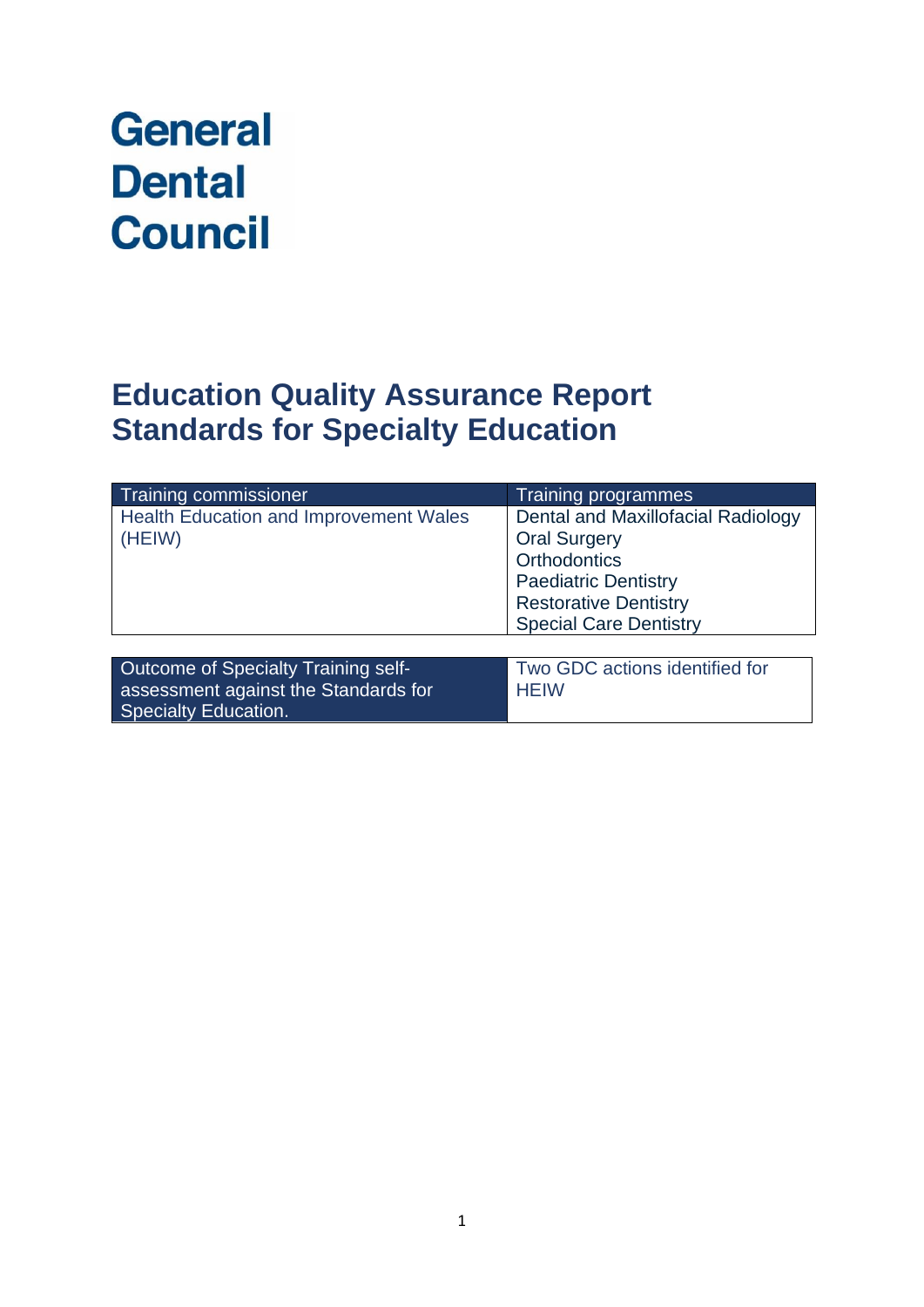### **\*Full details of the process can be found in the annex\***

### **Summary**

| <b>Remit and purpose:</b>                 | To quality assure the specialty training and<br>education being delivered by Health Education and<br>Improvement Wales.                                                                                     |
|-------------------------------------------|-------------------------------------------------------------------------------------------------------------------------------------------------------------------------------------------------------------|
| <b>Standards for Specialty Education:</b> | All                                                                                                                                                                                                         |
| Date of submission:                       | December 2020; August 2021                                                                                                                                                                                  |
| <b>GDC Staff:</b>                         | Patrick Kavanagh (Policy Manager)<br>Natalie Watson (Education Quality Assurance<br>Officer)<br>Amy Mullins-Downes (Quality Assurance Manager)<br>Martin McElvanna (Education Quality Assurance<br>Officer) |
| <b>Education associates:</b>              | Kim Tolley<br><b>Sheila Oliver</b><br>Tim O'Brien<br><b>Richard Cure</b>                                                                                                                                    |

This report sets out the GDC's analysis of the self-assessment and evidence submission by Health Education and Improvement Wales, a Special Health Authority within NHS Wales, responsible for overseeing a high standard of postgraduate specialty dental training and education across Wales. Hereafter we will refer to "HEIW" or "the Authority".

This report analyses HEIW's performance against the GDC's *Standards for Specialty Education* ("the Standards"). It should be read in the context of the GDC's policy to develop the quality assurance of specialty training in a collaborative manner.

Of the 20 Requirements under the Standards, the GDC considers that the submission from HEIW demonstrates:

|                   | No of<br><b>Requirements</b> | <b>Requirements</b>                                                                        |
|-------------------|------------------------------|--------------------------------------------------------------------------------------------|
| <b>Met</b>        | 18                           | P1, P2, P3, P4, P5, P7, P8, P9,<br>P10, P11, P12, P13, P14, P15,<br>P16, P17, P18 and P19. |
| <b>Partly met</b> |                              | P6 and P20                                                                                 |
| Not met           |                              |                                                                                            |

Requirements that were considered to be partly met or not met have resulted in two actions which HEIW should address by the end of Q2 of 2022 to demonstrate progress against these Requirements.

HEIW submitted two sets of documents on 18 December 2020 and 19 August 2021. Which included self-assessment mapping documents and supporting evidence in order to illustrate how they meet the Requirements. We commend the team for the helpful manner in which these documents were referenced and presented.

The GDC wishes to thank HEIW and the team for their co-operation and assistance with this submission.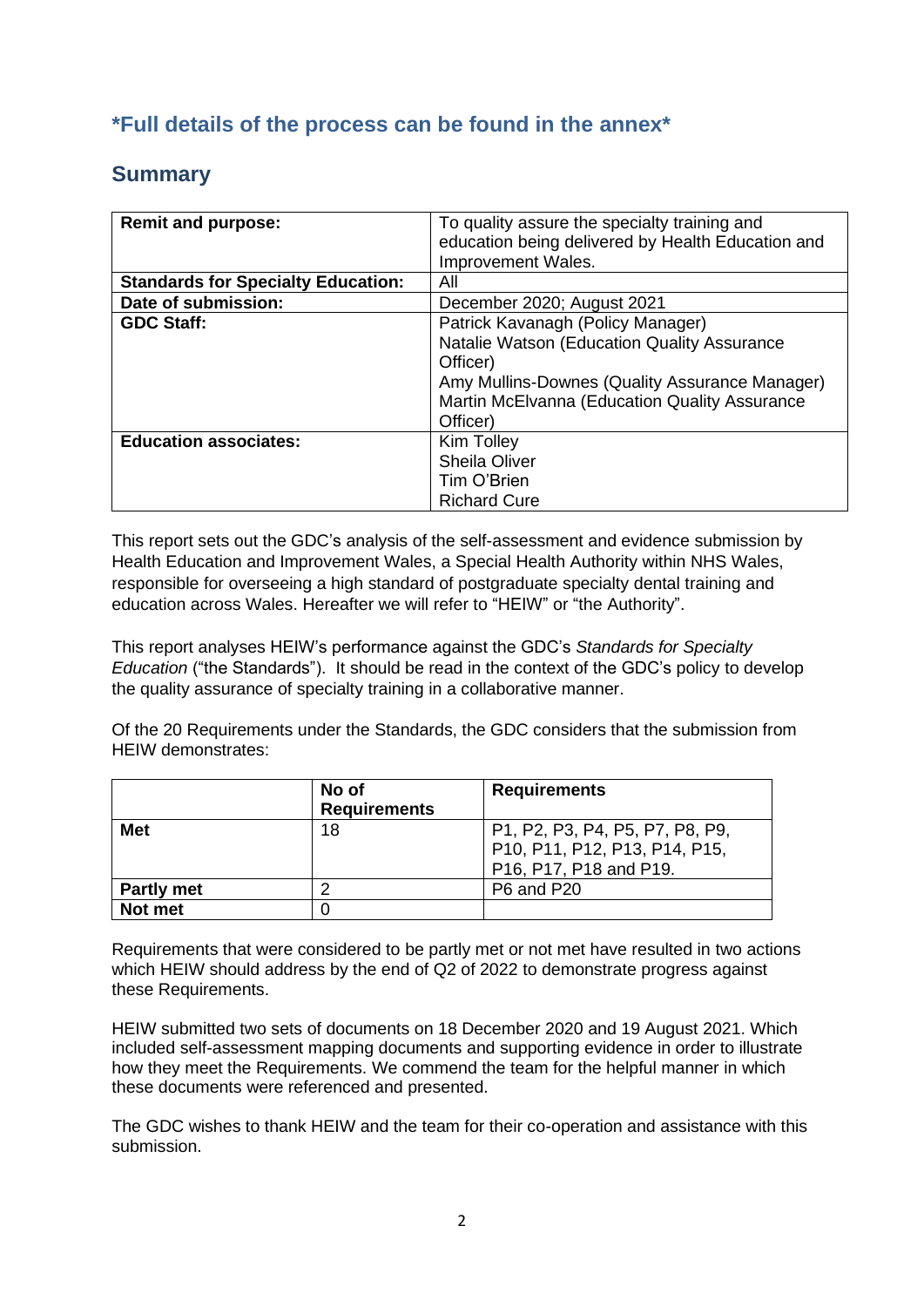# **Outcome of relevant Requirements:**

| <b>Standard One</b>   |                   |  |
|-----------------------|-------------------|--|
| P <sub>1</sub>        | Met               |  |
| P <sub>2</sub>        | Met               |  |
| P3                    | Met               |  |
| P <sub>4</sub>        | Met               |  |
| P5                    | Met               |  |
| P <sub>6</sub>        | Partly Met        |  |
| P7                    | Met               |  |
| <b>Standard Two</b>   |                   |  |
| P <sub>8</sub>        | Met               |  |
| P <sub>9</sub>        | Met               |  |
| P <sub>10</sub>       | Met               |  |
| P <sub>11</sub>       | Met               |  |
| <b>Standard Three</b> |                   |  |
| P12                   | Met               |  |
| P13                   | Met               |  |
| P14                   | Met               |  |
| P <sub>15</sub>       | Met               |  |
| P <sub>16</sub>       | Met               |  |
| P17                   | Met               |  |
| P <sub>18</sub>       | Met               |  |
| P <sub>19</sub>       | Met               |  |
| P <sub>20</sub>       | <b>Partly Met</b> |  |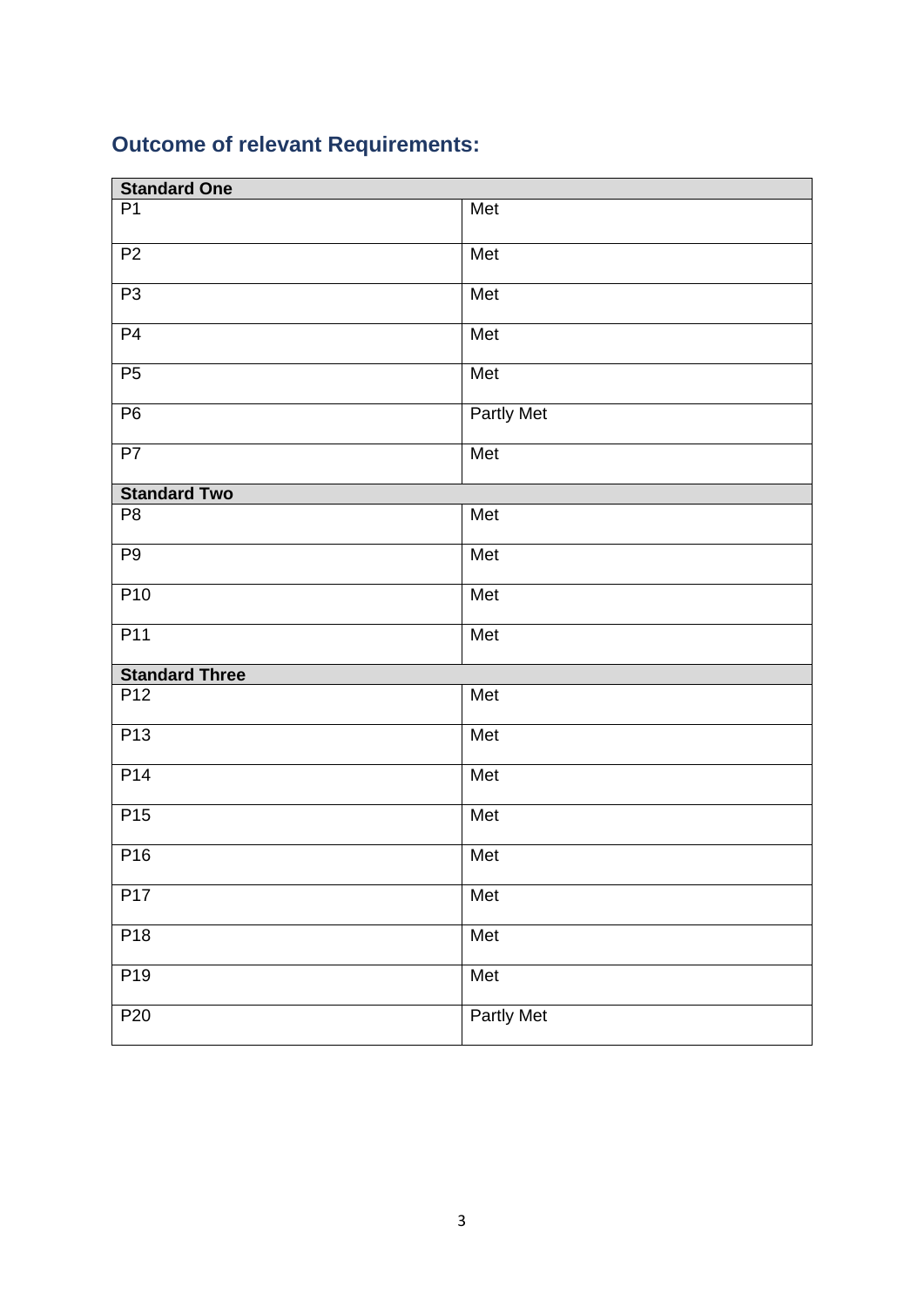**STANDARD 1 – PROTECTING PATIENTS. Providers must be aware of their duty to protect the public. Providers must ensure that patient safety is paramount and care of patients is of a correct and justifiable standard. Any risk to the safety of patients and their care by specialty trainees must be minimised.**

**P1: For clinical procedures, the programme provider should be assured that the specialty trainee is safe to treat patients in the relevant skills at the levels required prior to treating patients. (Requirement Met).**

The Authority submitted a thorough self-assessment and supporting evidence against this Requirement.

We saw evidence of the recruitment process from start to finish for Oral Medicine (OM) and Oral Surgery (OS) trainees, detailing essential criteria for admission to specialty training and examples of shortlisting exercises. We learnt about the application of local and national recruitment criteria. This included protocols and a timeline. There were pre- and post-interview checklists which ensures that the process is conducted fairly and is transparent. There were also examples of adverts and short-listing criteria. Examples from oral surgery were included.

The Authority supplied various documents illustrating a thorough induction process for Dental Public Health (DPH), Orthodontics (Orth) and OS trainees. This induction covers various topics and of particular note was the coverage of professionalism, the duty of candour and reporting incidents on the "All Wales DATIX" system. We saw an example of a 2020 meeting with one of the Local Health Boards (LHB), Swansea Bay, which illustrated how the induction process for trainees is reviewed in the interests of patient safety. Some of the documentation illustrated targets identified, for four to six weeks, after starting on the training programme which we found useful.

In the self-assessment, HEIW explains how trainees undergo various laboratory-based training to ensure they are safe to treat patients. We saw examples of phantom head and induction timetables and induction assessments for Orth, Restorative Dentistry (RD) and Special Care Dentistry (SCD) trainees. If requisite skills are missing, then further training is required in the clinical environment on phantom heads under suitable clinical supervision.

With regard to training in DPH, a non-clinical assessment of skills is undertaken before trainees begin training. This differs from other specialties as DPH is non-patient treatment facing. The Authority provided Baseline Assessment of Trainees and Baseline Assessment of Trainees to illustrate this.

We saw evidence that the Authority was monitoring the impact of the pandemic as they had had developed a 'Covid training disruptions form', which included two that were completed with specifics about the disruptions caused to the trainees.

Further evidence was presented under Requirement P1 which more accurately addresses Requirement P5 and commentary at P5 reflects this.

We consider that this Requirement is met.

**P2: Programme Providers must have a policy in place to inform patients that they will be treated by specialty trainees and providers should confirm patient recognition of this policy. (Requirement Met).**

HEIW submitted a thorough self-assessment on how they consider they meet this Requirement.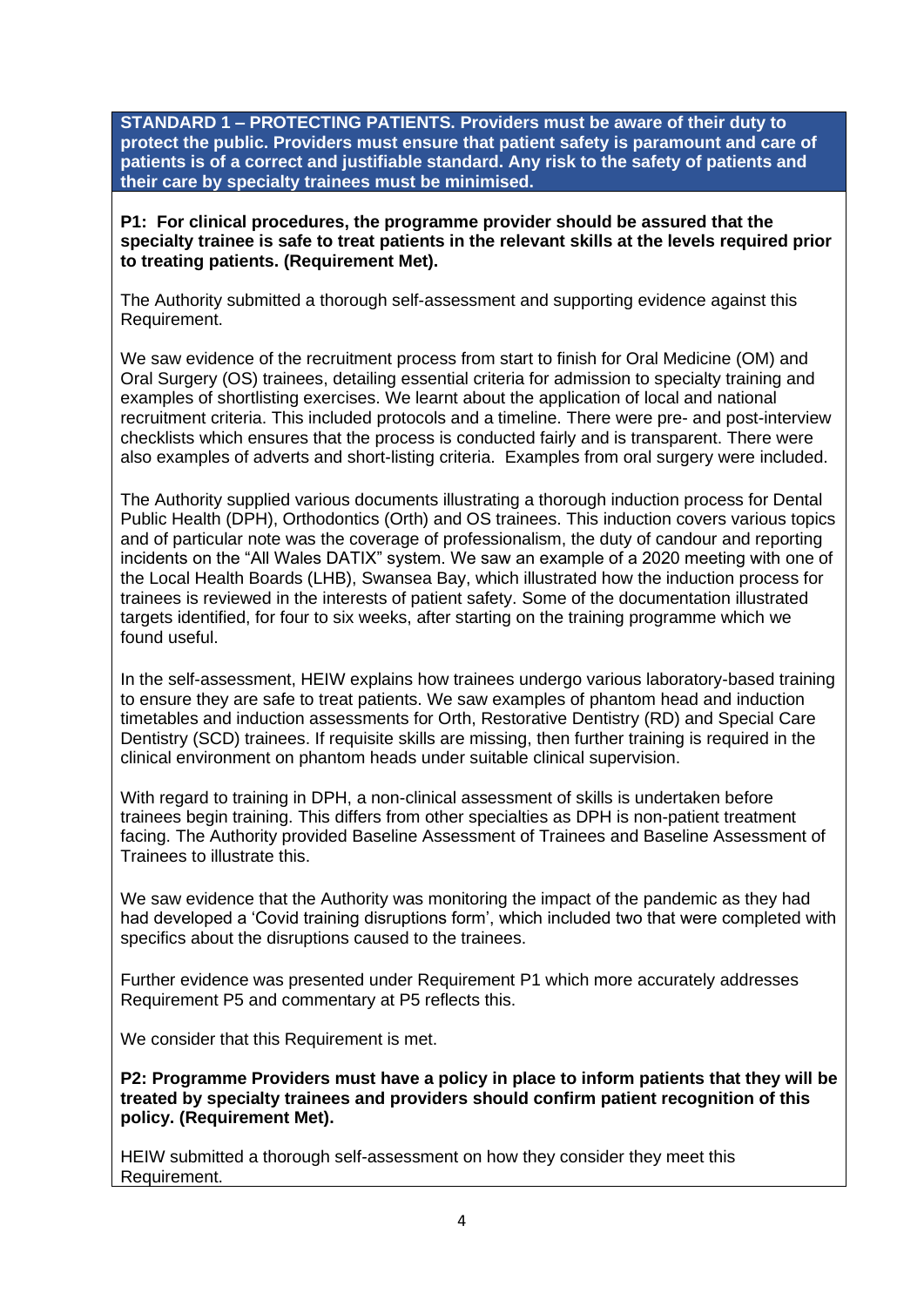The Authority explained how all staff wear photographic identification with their name and grade and introduce themselves with this information and their supervisor also. In waiting room areas, posters and boards indicate that students and trainees may be present. Patient consent forms also refer to the presence of trainees.

Evidence provided included a document from one of the University Health Boards (UHB), Aneurin Bevin UHB entitled "Community Dental Department Handbook" which refers to patient leaflets. We also had sight of a variety of consent forms, information sheets and posters for patients.

We had sight of appointment letters that clearly stated that trainees/students would be in clinics and that patients could request not to be cared for by them.

With regard to consent, we saw Wales-wide patient adult and child consent forms for general anaesthesia and LHB consent forms for photography and radiography which demonstrated an effective consent process for patients. The endodontics form includes a statement explaining the experience of the trainees which was helpful to patients.

We consider that HEIW has met this Requirement.

**P3: Programme providers must ensure specialty trainees provide patient-centred care in a safe learning environment. The providers must comply with relevant legislation, including equality and diversity, and requirements regarding patient care. (Requirement Met).**

HEIW submitted a detailed explanation on how they consider they met this Requirement. The Authority explains how each of the LHBs have their own Health and Safety Policy in order to ensure trainees work in safe learning environment. This is supported by a Public Health Wales Health & Safety Policy which addresses responsibilities and illustrates adherence to the Health & Safety Act 1974. Reference is made to health and safety audits and internal monitoring, but no further supporting evidence of these are provided.

We learnt that annual meetings take place between HEIW and LHBs in order to discuss any developing issues that have arisen in the learning environment. HEIW confirmed that no issues were raised related specifically in relation to dental specialty trainees. We had sight of a useful Commissioning Report with extracts of minutes relating to the five LHBs, Aneurin Bevan, Betsi Cadwaladr, Cardiff and Vale, Cwm Taf Morgannwg and Swansea Bay. This detailed issues such as the impact of the COVID-19 pandemic on dental education and training and confirmation that HEIW were taking steps to manage the risks associated with this. Workforce issues and shortages were also cited as a challenge, but detailed plans were in place to attempt to address these.

There was evidence from the Professional Support Unit (PSU) of the referrals and reasons for referrals and the outcomes. The PSU had been approached 19 times since 2015. The unit also ran workshops for the trainees and faculty staff.

There is a suite of knowledge resources for trainees, such as the NHS Library for Health, ejournals, databases, OpenAthens and Open Access Publications. There is evidence that the trainees use the NHS e-learning for health resources and they are signposted to them.

We had sight of various minutes of Annual Dental Specialist Training Committees (STC) where training in each unit is discussed including capacity to deliver the required training. Some trainees have rotated to different units to complete some aspects of their training.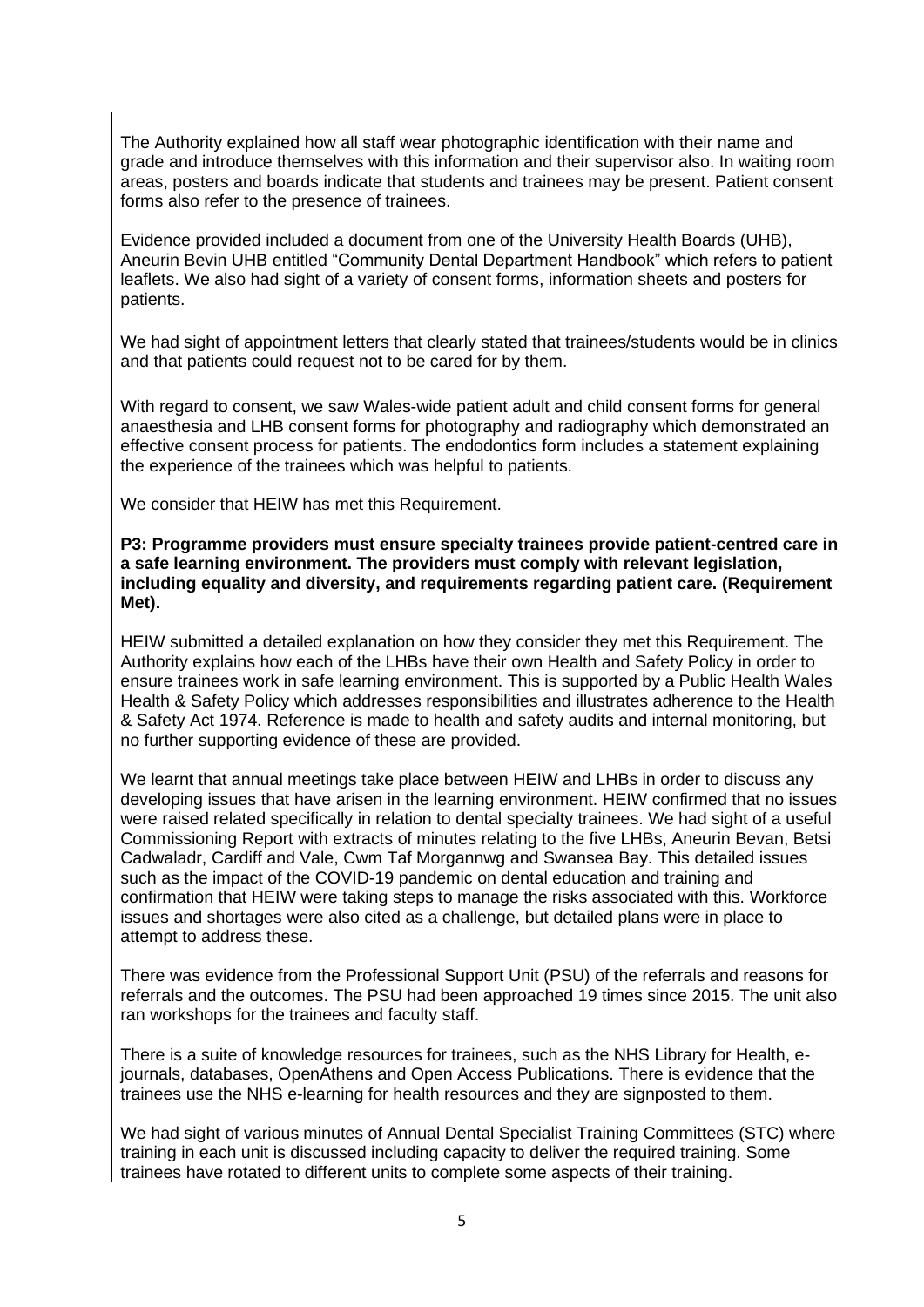Feedback from trainees plays an important role in promoting a safe learning environment. They can submit feedback forms for discussion at Annual Review of Competence Progression (ARCP) meetings and subsequent plans can be implemented by the Training Program Director, with input from HEIW if required. We had sight of some redacted trainee feedback forms.

HEIW also explained that due to the COVID-19 pandemic, a new requirement for fit testing has been implemented with respect of clinical aerosol generating procedures.

HEIW indicated that trainees are mandated to undertake Equality and Diversity (E & D) training. They are also obliged to undertake annual training which is recorded internally. HEIW had contacted the Specialist registrars to ask them about their compliance with Equality, diversity and Inclusion training. The Authority submitted records of staff completion of E & D training at 89%, with other staff undertaking this training as soon as possible. This is to be commended and was very helpful to see. We also saw three annual Electronic Staff Records as evidence of this compliance. Training on 'Putting Things Right' is also included. We had sight of induction booklets which included information on how to raise concerns and the commitment to equality and diversity. This was also specified in the training passport.

The induction materials also highlight the range of learning materials and system access, e.g., to 'ATHENS' and other online materials available to trainees. There is evidence that the trainees use the NHS e-learning for health resources and they are signposted to them. We had sight of policies such as the Statutory and Mandatory Training Policy, various induction documents and programme handbooks which confirm this. The programme handbook for 2020/21 had been recently updated to include information and details about learning which had transferred to online delivery.

A summary of mandatory training is provided and 'Treat me fairly' is included. This is valuable since it provides evidence of which staff need to complete which level of mandatory training and how often. However, we were unable to check what percentage of their staff are compliant with this training. HEIW explained that this is a matter for the employer to check as HEIW do not have any jurisdiction over these staff.

The panel received a Health and Safety audit report from 9 December 2019, achieving 62% awareness and compliance. Most requirements scored highly, but there were no due dates and actions, and some requirements were not scored and some comments fields were empty. It would have been useful to see more recent audit reports. Furthermore, we did not see evidence of an action plan and follow up from it.

We also had sight of a further audit in the form of a "risk assessment" dated 24 September 2020 which we considered to be comprehensive. These specify the additional control measures that are required. It would have been helpful to know which internal committee this report goes to for oversight.

Finally, we also reviewed the Service Level Agreement, entitled "Expectations Agreement" between HEIW and the LHBs for the period 1 April 2021 to 31 March 2022.This detailed HEIW's expectations of the LHBs and covered areas such as cultural environment, governance, staffing, processes, posts and programmes. As has been identified earlier there are meetings between HEIW and the five LHBs, considering key issues that affect dental speciality training.

We consider that this Requirement is met.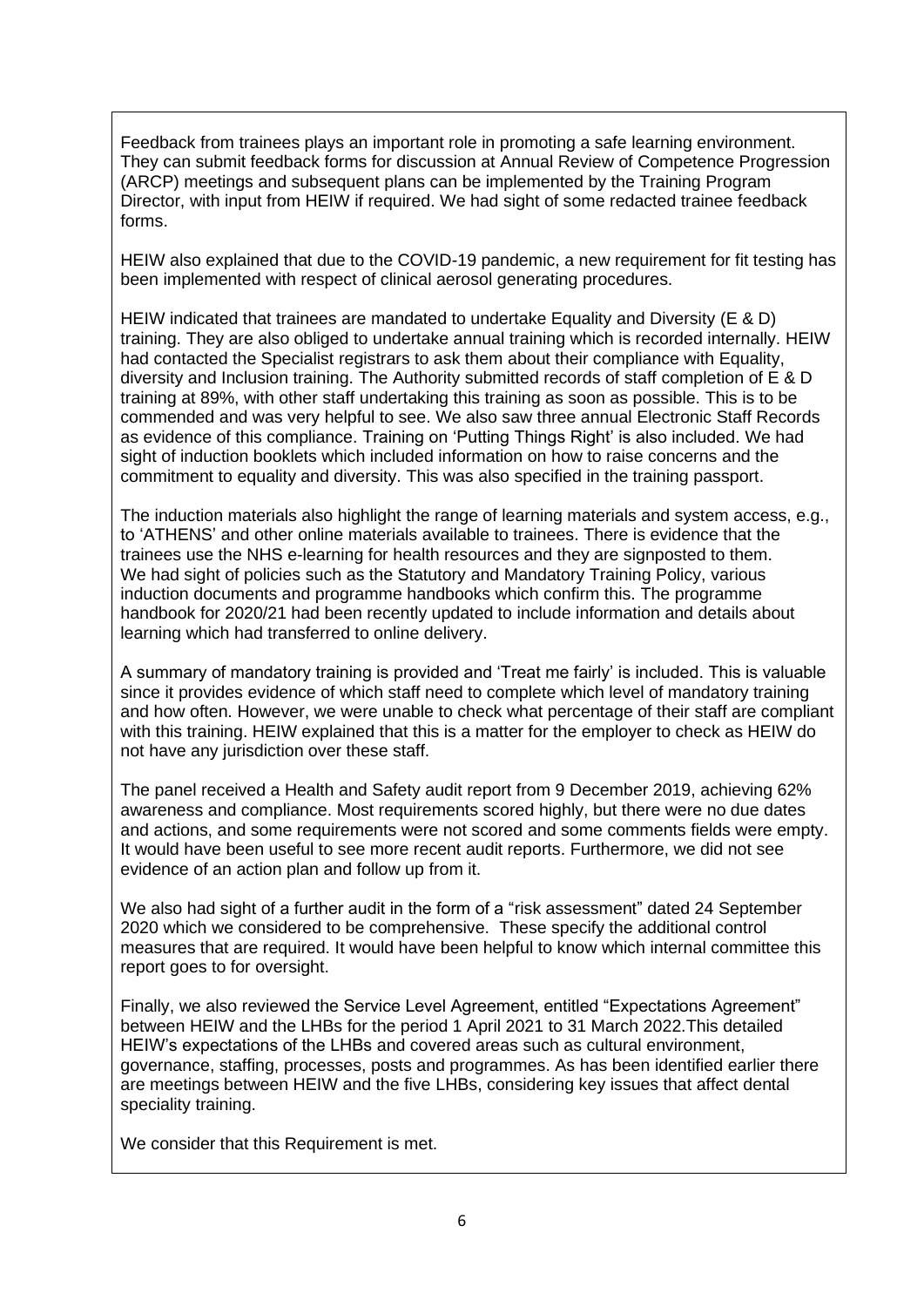**P4: When providing patient care and services, specialty trainees are to be supervised at a level necessary to ensure patient safety according to the activity and the trainee's stage of development. (Requirement Met).**

We had sight of several polices under this Requirement, including the Public Health Wales Safeguarding policy and the minimum statutory and mandatory training requirements for trainees and all staff.

Safeguarding training was specified in the induction information. Timetables specify the supervisor and educational supervisor names for each trainee.

We were provided with details of post descriptions and supervisor details. HEIW also provided timetables illustrating supervision of trainees. All patient contact sessions have a named senior member of staff present at all times who is a consultant or Specialist. If this staff member is physically not available, then support is provided by telephone and trainees only undertake activities permitted under a written prescription in the patients' records.

The supervision of trainees is also detailed in the minutes of Annual Commissioning meetings with the LHB (LHB) and at Annual Specialty Training Committee meetings.

The online survey for Speciality training programmes responses clearly shows how much the supervision is valued by the trainees. They were largely satisfied with the level of training support offered. Items for improvement are identified at Specialty Training Committee (STC) meetings through the trainee representative report. Every training unit is represented at these meetings.

Evidence of the use of a journal club with monthly sessions was also mentioned in the induction material which is further evidence of supervision in a different model for the trainees.

We consider that this Requirement is met.

**P5: All educational and clinical supervisors must be appropriately qualified and trained, including training in equality and diversity where relevant to the role. Clinical supervisors must have registration with a UK regulatory body. There must be a clear rationale underpinning whether individual clinical supervisors are/are not included on a specialist list. (Requirement Met).**

The Authority submitted evidence under Requirement P1 of portfolios of evidence of associates trainers as well as trainee timetables with supervising trainers for various specialities. We also saw a list of all supervisors across the specialties and their qualifications and those who are on the GDC's specialist lists.

We saw induction documents under P1 relating to Aneurin Bevan, Cardiff and Vale Community Dental Service, HMP Cardiff, North Wales Community Dental Service and Prince Charles Hospital.

HEIW provided the All Wales Capability Policy and Procedure which outlines the process for identifying poor performance or incapacity and the process for dealing with this.

The appointment of supervisors and supervision of trainees was illustrated in the minutes of STC meetings. We considered that there is a clear procedure for validating professional regulation and the policy behind this.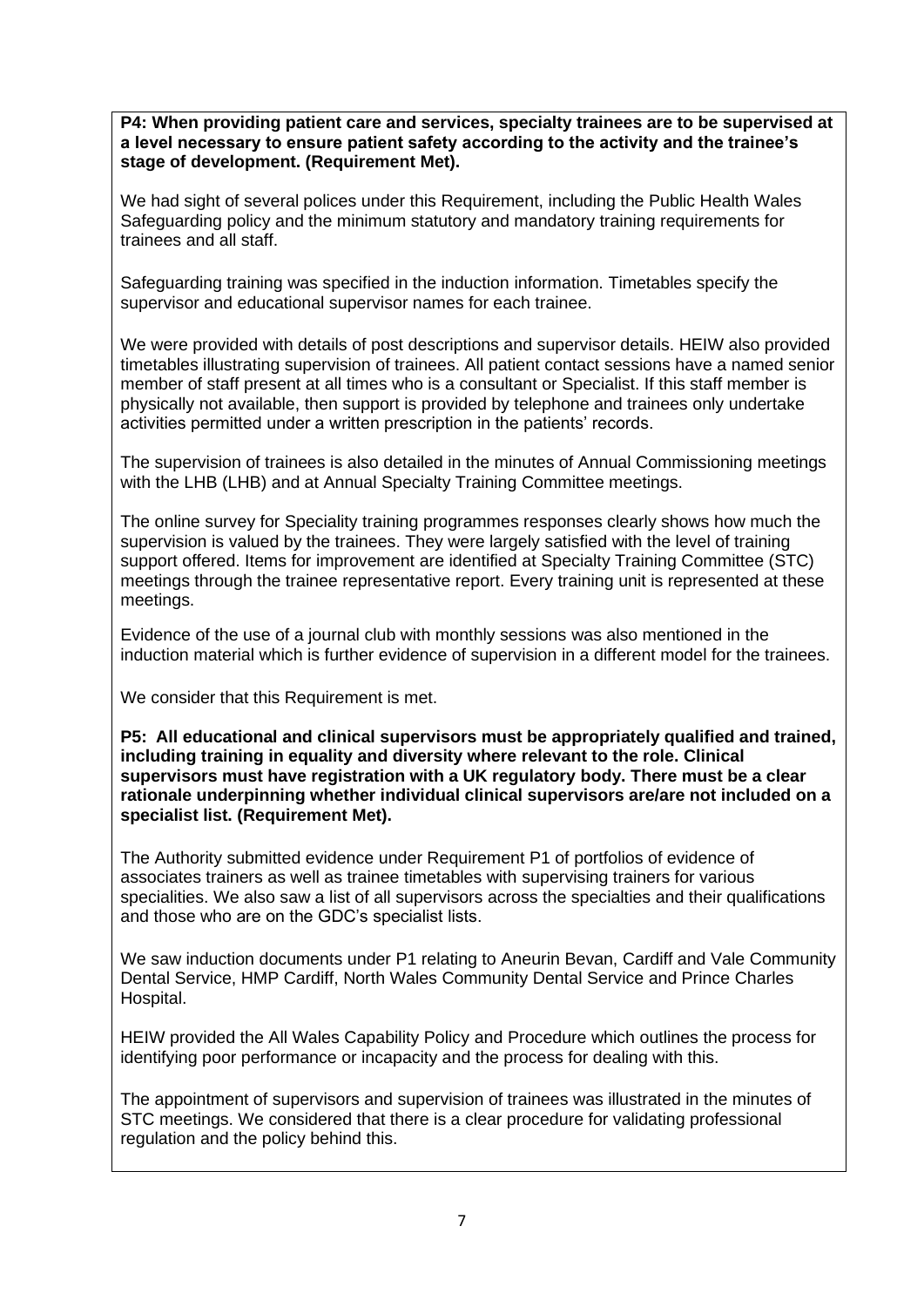Equality and Diversity training is listed as a standing agenda item at the Annual STC meeting. In addition, managers monitor the training profiles of their staff through the ESR system. Consultants' training records are reviewed at yearly appraisal meetings using the Medical Appraisal Revalidation System.

We learnt that staff ESR are accessible only to the staff employer, line manager and staff member. All Dental Specialty trainers are employed by Local Health Boards outwith of HEIW. Access to ESR records for these staff was not possible for HEIW as they are not the employer.

Human Resources check that all trainers are registered with the GDC. All trainers are on the GDC's specialist list with the exception of two Community Dental Service Senior Dental Officer trainers in SCD. However, they are considered to have significant experience in managing special needs patients and had begun their current roles before the specialty was recognised by the GDC in 2005.

We consider that this Requirement is met.

**P6: Programme providers must ensure that specialty trainees and all those involved in the delivery of education and training are aware of their duty to be candid in line with the guidance issued by the professional regulator. Specialty trainees must be made aware of their obligation to raise concerns if they identify any risks to patient safety. Programme providers should publish policies so that it is clear to all parties how they can raise concerns and how these concerns will be acted upon. Programme providers must support those who do raise concerns and provide assurance that staff and specialty trainees will not be penalised for doing so. (Requirement Partly Met).**

HEIW provided us with the Welsh Government Bill 2019 containing provisions for NHS stakeholders on the duty of candour. We note that this is not expected to become legislation until spring 2022.

HEIW explained how trainees are made aware of the duty of candour. They receive training through the professionalism course which also includes training on the GDC's Standards. We also saw how duty of candour was covered in induction documentation such as Betsi Cadwaladr staff handbook.

Trainees receive an All Wales 'Presentation on Duty of Candour' by the Shared Services Partnership which dates to 2018. HEIW explain that this now predates the most recent legislation in Wales. Although reference is made to General Medical Council (GMC) and Nursing and Midwifery Council guidance, it does not refer to the GDC's 'Professional duty of candour' guidance document from 2016. The Authority should review the presentation to ensure it is up to date and cover GDC guidance so that it is relevant to dental specialty trainees.

With regard to raising concerns, HEIW explained that trainees are notified that they can raise concerns with a variety of dental professionals such as Educational Supervisors, Training Programme Directors and the Associate Dean for specialty training. HEIW received confirmation from the Dental Clinical Directors / Lead Trainers in the five LHBs that they do not have any examples of any duty of candour or concerns raised by specialty trainees as none were raised. An explanation was provided for the lack of Raising concerns champions, citing the fact that it was a small organisation and that currently no concerns have been raised.

We considered that the document **'**Taking the Concern Forward' was comprehensive and illustrated how staff should raise concerns. Reference is made to the 'All Wales Procedure for NHS Staff to Raise Concerns'. The comprehensive document also outlines support for those who do raise a concern which covers all NHS staff.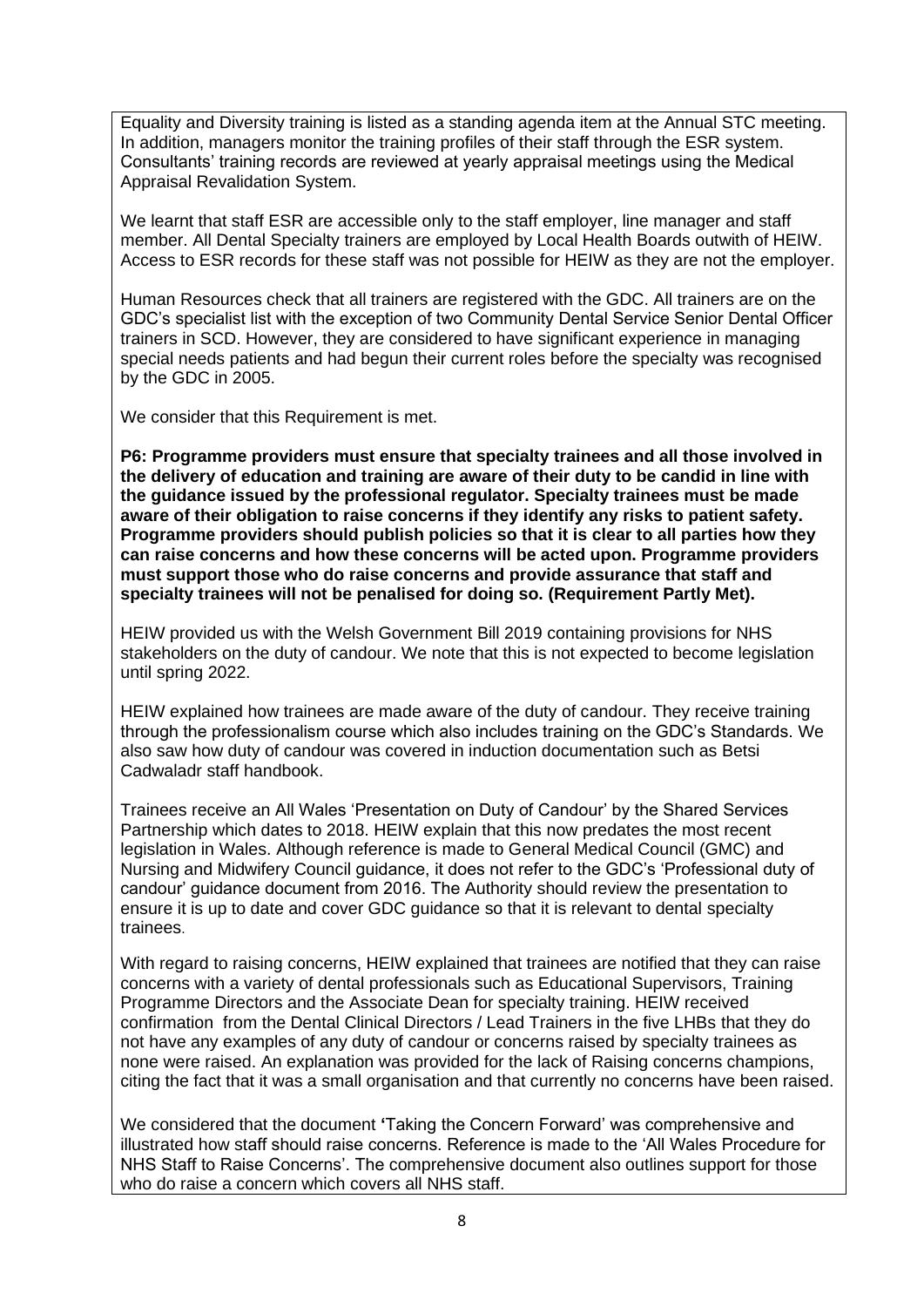We learnt that HEIW seeks assurances from the LHBs at Commissioning meetings that processes are in place for trainees to openly raise patient safety concerns, and to obtain trainee feedback regarding education and training quality issues. We had sight of the UHB Self-Reporting Template 2019-2020. HEIW confirmed that reference to "trainees" is specialty trainees and this document is applicable to both doctors and specialist dental trainees. Furthermore, speciality trainees are informed within their own units how to raise patient safety concerns as described in the Raising Concerns policy, Flowchart of Raising Concerns Process and Cardiff and Vale UHB Procedure for NHS Staff to Raise Concerns. The flow chart used in the Oral and Maxillofacial Unit at Cwm Taf Morganwg UHB cross references to the generic Procedure for NHS Staff to Raise Concerns. They are signposted to other resources and sources of support.

HEIW explained that some incidents have been raised by career grade staff and undergraduate students and are addressed through monthly clinical governance meetings. We saw minutes of some of these meetings and an excel spreadsheet which documents all incidents. These demonstrated how issued were raised and addressed. We saw a comprehensive list of incidents that were classified and the outcomes considered. Duty of candour and apologising to patients was specified in examples of several incidents. It would be useful to see how these feed into the risk group and actions recommended are taken and followed up and how the lessons learnt are disseminated to all staff. We suggest this could include a column that specifies if an apology was provided to the patient so this can be documented.

Regarding a unit covering OS, Orth and SCD, discussion of incidents takes places at monthly audit meetings under 'morbidity and mortality' and although we saw a specific proforma template for this, we didn't see any completed forms.

We concluded that this Requirement was partly met.

**P7: Programme providers must have mechanisms to identify patient safety issues. Should a patient safety issue arise, action must be taken by the providers with a clear rationale for the extent of the action including, where necessary, informing the relevant regulatory body. (Requirement Met).**

Regarding patient safety issues, each LHB has its own patient safety policies which are available on the intranet. Each LHB also has a primary point of contact for this information and is most commonly someone in a patient safety team.

All trainees including dental specialty trainees are notified of these at or around induction. Furthermore, there is additional information provided by the Welsh Government and Welsh Medicines Information Centre.

HEIW explained that patient safety bulletins are sent to all staff and trainees and we saw six examples of these, anonymised.

HEIW provided the DATIX reporting policy and reporting protocol to illustrate how patient safety issues, 'adverse events' and 'never events' are recorded. All staff have access to DATIX for the purposes of reporting a risk. We had sight of the 'Incident, hazard and near miss reporting procedure'.

All LHBs have DATIX/Quality and Patient Safety leads and DATIX feedback is discussed in Quality and Clinical Governance meetings which usually occur on a monthly basis.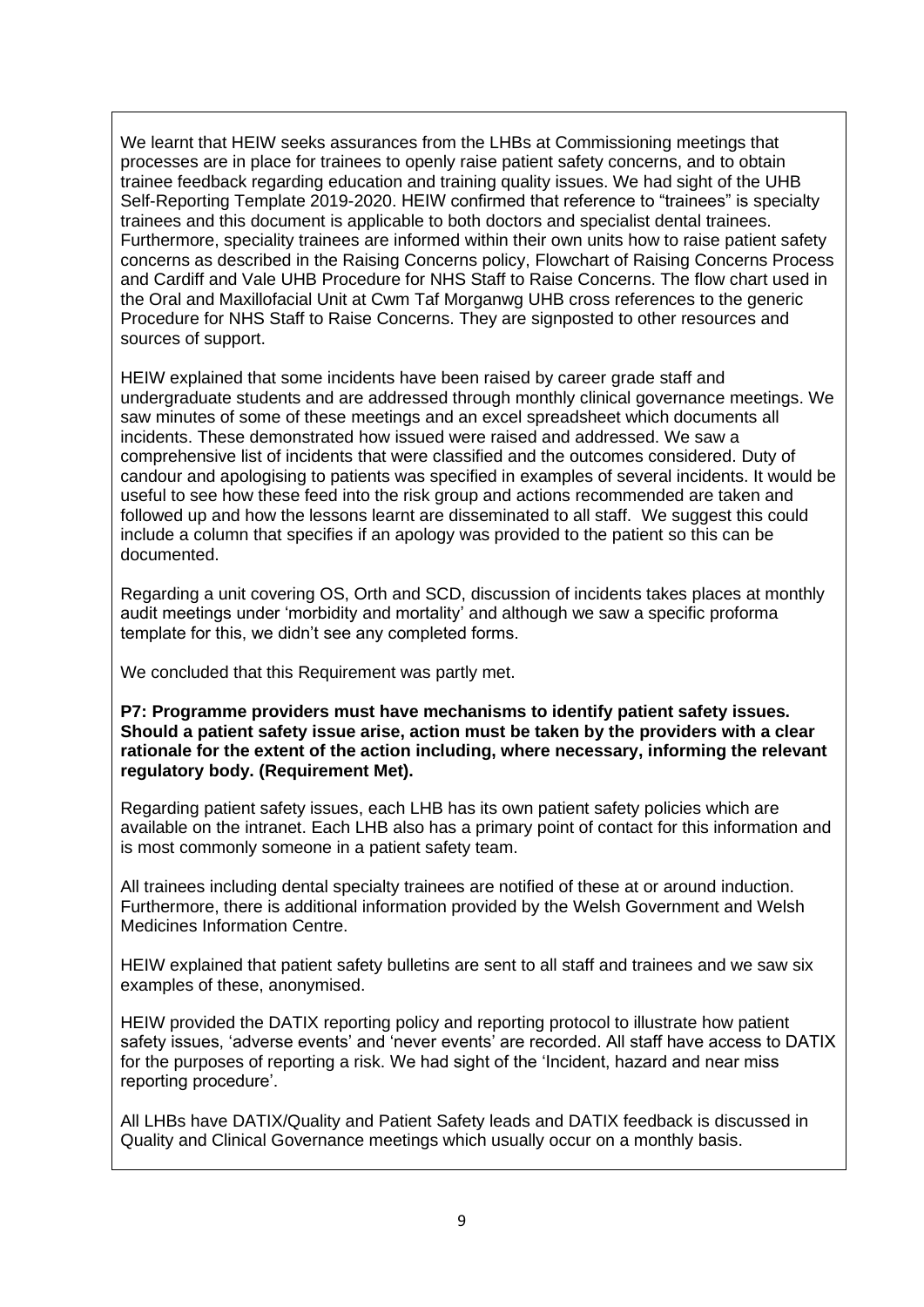We had sight of the Public Health Wales Risk Management Policy which focuses on general risk but does not refer specifically to patient risk but 'clinical risk'. However, there does not appear to be any definition of this. The Swansea Bay UHB Risk Management Policy does specially cover patient safety issues and a risk scoring system to determine the level of risk to patients and examples.

HEIW explained that audits have been undertaken by dental specialty trainees and presented at LHB audit meetings. We saw examples of incidents such as a sharps injury, lip trauma in general anaesthesia, with details of lessons learned and action plans to improve the standard of care to patients and reducing further risk. We received a full explanation as to why these audits took place.

HEIW explained that the five LHBs that have dental trainees has induction policies that includes patient safety and reporting. The largest number of trainees are at Cardiff and Vale UHB and they are informed of policies relating to patient safety at the annual induction day.

We had sight of the Wales Health Circular dated 19 January 2021 which included details on Board Champions roles which is implemented at LHB level.

We reviewed the Raising Concerns policy which included four escalation stages and who is involved at each stage. HEIW confirm that no concerns have been raised and that the policy has thus far not needed to be invoked.

As a result, we consider that this Requirement is met.

**STANDARD 2 – QUALITY EVALUATION AND REVIEW OF THE PROGRAMME. The provider must have in place effective policy and procedures for the monitoring and review of the programme leading to recommendation for issue of a certificate of completion of specialist training.**

**P8: Programme providers must have a quality framework in place that details how the quality of the programme/examination is managed. This will include ensuring necessary development to programmes that maps across to the GDC approved curriculum/latest learning outcomes for the relevant specialty and adapts to changing legislation and external guidance. There must be a clear statement about where responsibility lies for this quality function. (Requirement Met).**

We were able to consider the Quality Management Framework provided by HEIW. This is an extensive document supported by the overview and framework descriptors. The framework describes how the HEIW uses an evidence-based approach, underpinned by training programme and local faculty control structures.

HEIW explained that they also use additional evidence in quality management, such as the National GMC Trainee and Trainer Survey, local training structures such as ACRP outcomes and direct feedback from trainees and local education providers. This document also showed the lines of responsibility of the quality process.

Additionally, there is a further policy for the Governance of the ARCP which illustrates demonstrates the committee structures.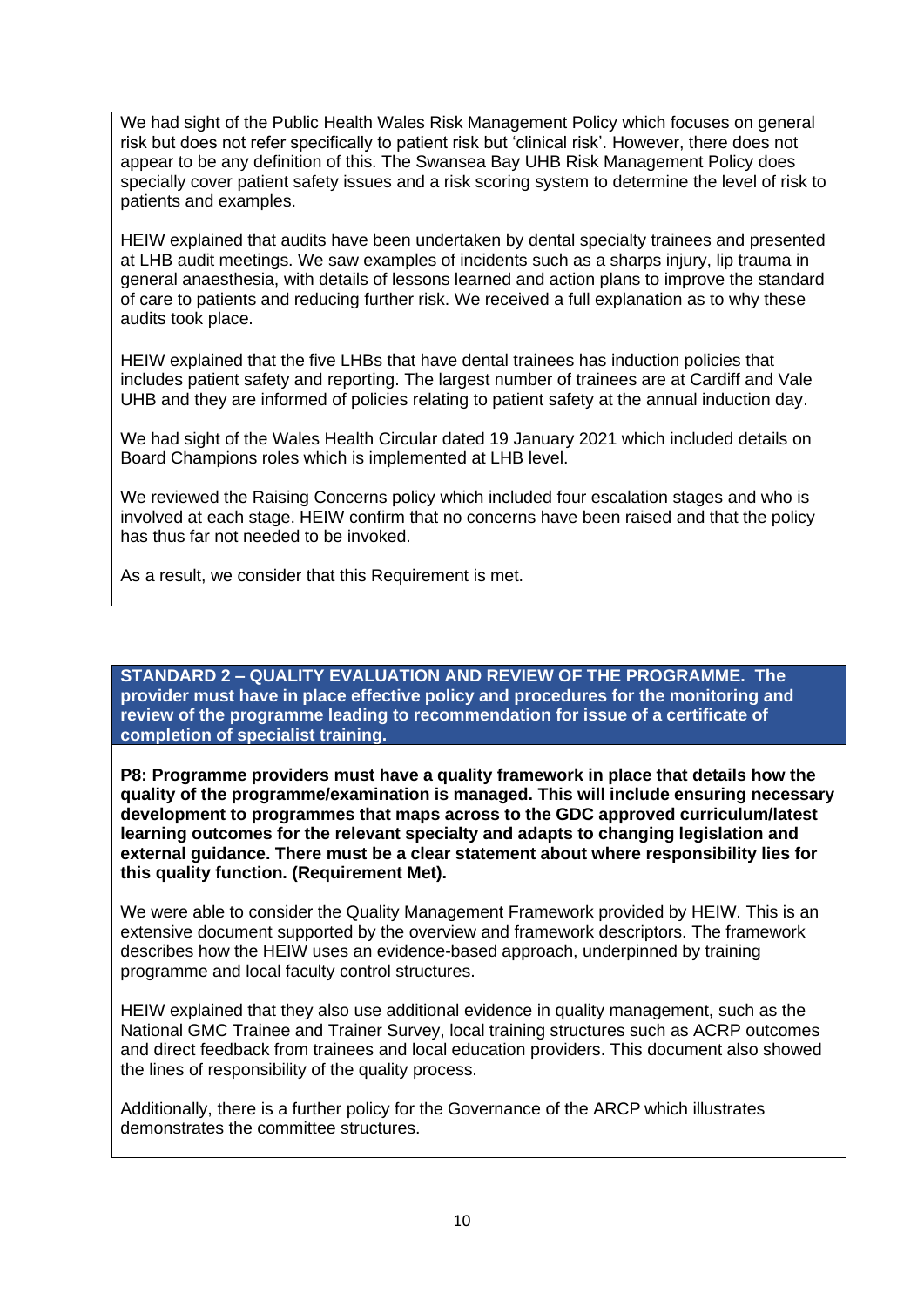The Authority recognises that the curricular is now ten years old and states that a new and revised curricular is expected once the GDC has approved the new curricula. However, HEIW advises that programme developments are discussed at the Annual STC meetings, where Specialist Advisory Committee (SAC) representatives provide an update in regard to curricular developments. This information can therefore be dissipated to all members accordingly.

The Quality Framework states that identification and the addressing of quality concerns is linked into the Quality and Postgraduate Education Support Unit. It would be useful to see this work and how it is directly applied to the programme, and if this has been used in terms of changing legislation and guidance.

HEIW provided a copy of their Dental ARCP Governance, dated 2015. HEIW explained that given that a new Dental Speciality Gold Guide is to be published in September 2021 and proposed changes to all the Dental Specialty curricula planned for September 2022, this would be an appropriate time to update its governance policy.

The panel had sight of sample minutes of the Postgraduate Education Support Committee (PGES) Quality Committee dated 15 February 2019 & and October 2019. This Committee included the Dental Postgraduate Dean and Business Manager. In July 2020 PGES was terminated following changes to HEIW's governance structures and its functions were replaced by HEIW's Education, Commissioning and Quality Committee reporting to the HEIW Board. The Dental Postgraduate Dean is a member of this new committee and attends meetings covering all aspects of dentistry including specialty training.

As a result, we consider that this Requirement is met.

### **P9: Providers must address any concerns identified through the operation of this quality framework, including internal and external reports relating to quality, as soon as possible. (Requirement Met).**

HEIW submitted that internally they operate a Quality Committee which is responsible for the governance of quality management, quality improvement and postgraduate education support. The Dental Postgraduate Dean sits on this committee.

Externality is given by the recruitment of Lay Representatives and a number of them have sat on the Dental Specialty ARCP panels with positive results from the scrutiny they provide. There are two separate feedback forms, one for the Dental Specialty ARCPs SAC and another for the lay representatives supported this and we saw with feedback being appropriately detailed. However, the detail in the Lay Representatives Reports pertaining to Orthodontics and Restorative Dentistry appeared lacking in detail. It would be useful to see how the feedback from these documents is filtered down and applied.

The panel noted some action points from a meeting of the STC Chairs and TPDs dated 5 February 2020. We noted these were addressed at the meeting on 1 April 2021, having had sight of the minutes for the latter.

As a result, we consider that this Requirement is met.

**P10: Quality Frameworks must be subject to rigorous internal and external quality management procedures. External assessors must be utilised and must be familiar with GDC approved curriculum/latest learning outcomes and their context. (Requirement Met).**

HEIW were able to submit a number of detailed documents to demonstrate that this Requirement was met. The Quality Committee holds accountability for the governance of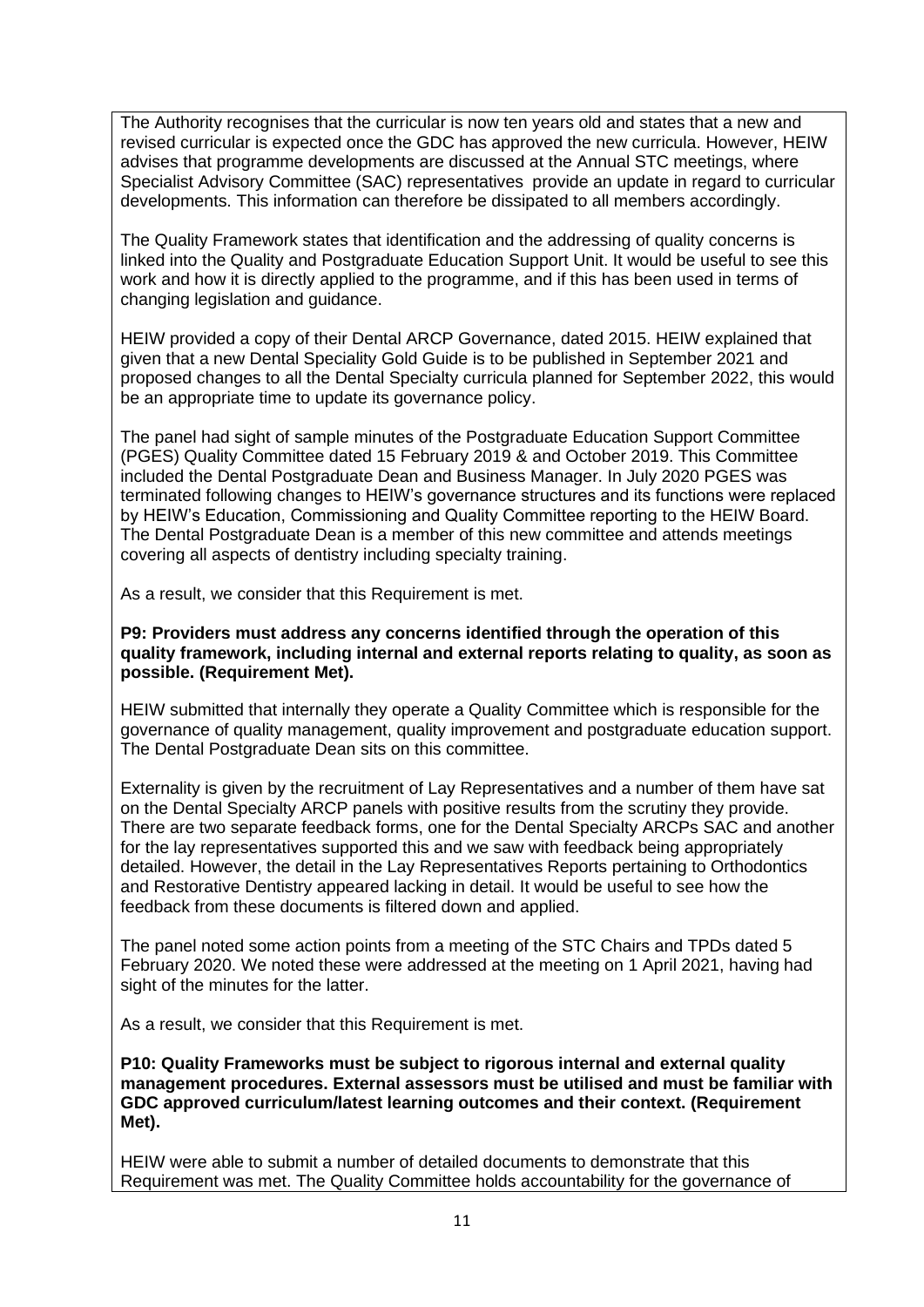quality management procedures, quality improvement and postgraduate education support. The Dental Postgraduate Dean sits on this committee.

The GDC were provided with an example of HEIW's External Feedback Form and the Lay Representatives ARCP Report to evidence that quality assurance externality is provided, and that the lay representatives sit on the Dental Specialty ARCP panel. Feedback is consistently positive.

Separately all HEIW ARCP panels have external SAC representation, on some occasions the Chairs of the SAC and they are familiar with their respective GDC specialty curricula.

Under the online Wales Deanery section on Quality and Governance, HEIW cite a Service Level Agreement between HEIW and each LEP, that LEPs deliver against, with an annual commissioning review process.

We consider that this Requirement is met.

**P11: The programme provider must have systems in place to ensure the quality of placements/rotations to ensure that patient care and assessment in all locations meets these Standards. The quality management systems should include the regular collection of specialty trainee and patient feedback relating to treatment provided within placements/rotations. (Requirement Met).**

HEIW reported that the quality of placements had been assessed on a yearly basis at the Dental Specialty Training Committee meeting and we saw minutes of these meetings. However, placement audits were discontinued in 2010 and HEIW explained that it does not undertake any workplace assessments.

Instead, in relation to their training posts, HEIW receives feedback from trainees on placement facilities at their workplace every six months in the form of confidential workplace assessments reports, at the time of their interim or full ARCP. If issues are reported, such as clinical facilities, supporting services or administrative support, this is addressed by the appropriate HEIW staff in the training unit. These reports are carried out and recorded on the Intercollegiate Surgical Curriculum Programme (ISCP) system. These include comments on their training progression.

HEIW evidenced good examples of patient feedback regarding the care that they received, via the Oral Surgery Satisfaction Survey and the Patient Satisfaction Audit. Feedback appeared to be well gathered across all disciplines and well recorded. It was not clear whether trainees collected personal patient feedback to support their development. If this is the case, we require examples of this.

HEIW provided useful illustrations of issues that had arisen with Orthodontic trainees regarding desk space and IT issues in one LHB and an issue with radiographic tracing software package in two sites at two different LHB boards. HEIW explained that these issues are currently being addressed with the clinical director in the relevant LHBs and the Orthodontic training programme director. The software issue has now been resolved. The panel was satisfied that there are quality management systems to raise and address any issues at placements. It is particularly pleasing to note how any issues raised are dealt with by HEIW.

As a result, we consider that this Requirement is met.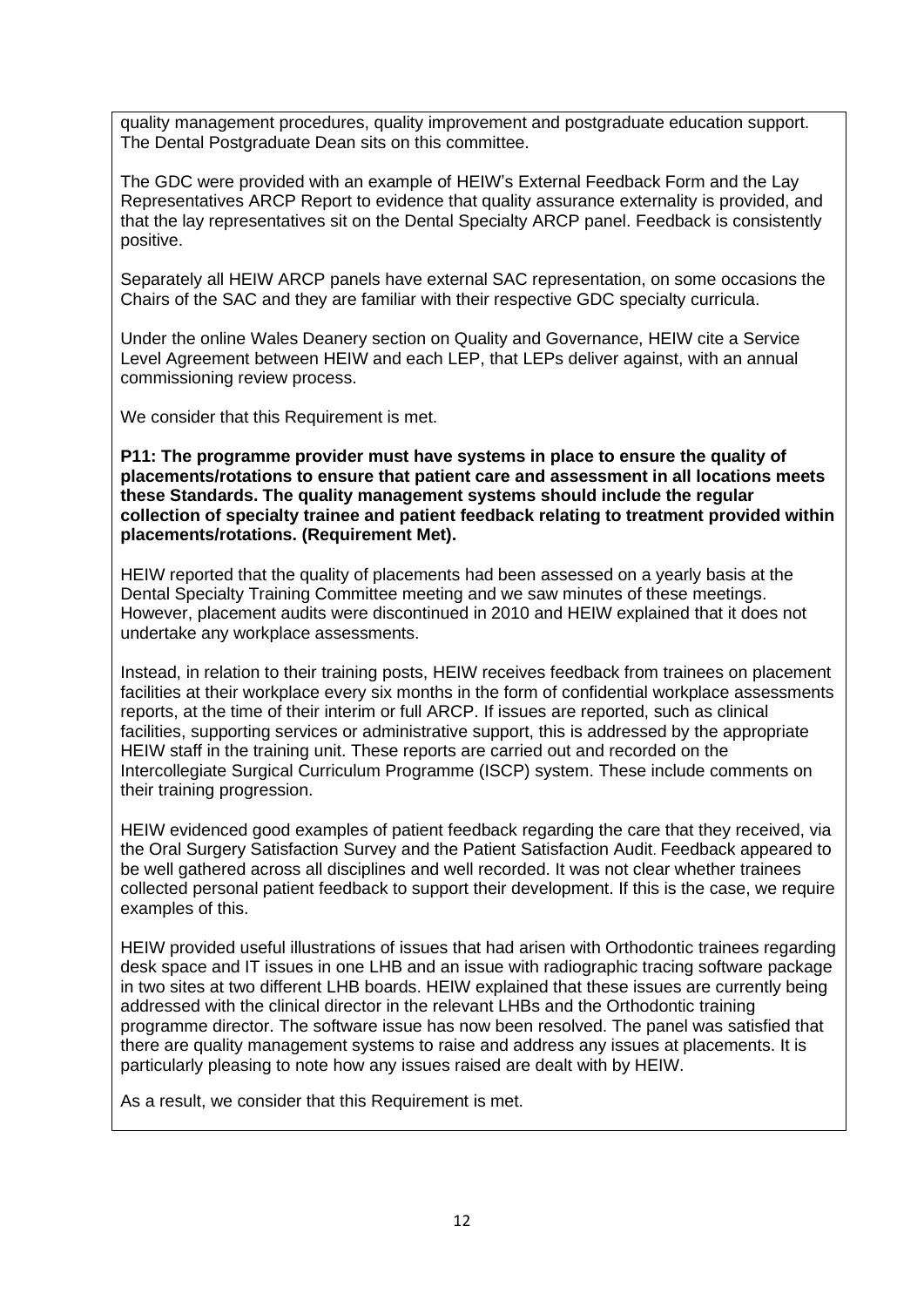**STANDARD 3 – STUDENT ASSESSMENT. Assessment must be reliable and valid. The choice of assessment method must be appropriate to demonstrate achievement of the GDC learning outcomes. Assessors must be fit to perform the assessment task.**

**P12: To make a recommendation for the award of a Certificate of Completion of Specialist Training (CCST), programme providers must be assured that specialty trainees have demonstrated achievement across the full range of learning outcomes in the relevant specialty curriculum approved by the GDC, and that they are fit to practise at the level of a specialist in the relevant specialty. This assurance should be underpinned by a coherent approach to the principles of assessment referred to in these standards. (Requirement Met).**

We saw screen shots of Personal Development Plans across a range of specialities that had been completed comprehensively. These included specific objectives.

HEIW stated that it is the SACs that provide guidance for progression through the specialty training pathway, through the use of e-portfolios such as ISCP and that trainees are able to demonstrate achievement across the full range of learning outcomes in the relevant specialty curricula.

Evidence was provided that demonstrate that the ARCP progress is recorded and that meetings to review progress are held regularly and record in the clinical logbooks. We considered that good use was made of an ARCP checklist and advice for trainees that had been developed in February 2020.

Case-based discussions showed evidence of reflection and learning.

Feedback is given and recorded in the ARCP Trainee Feedback Form.

There was a number of documents provided that supported the decision that this Requirement is met, including the SAC Documents for Training Programme Directors. HEIW was also able to provide details of the stages of a trainees' progression and their attainment across the full range of learning outcomes in the relevant speciality curriculum that, ultimately, would result in the recommendation for the award of the CCST.

As a result, we consider that this Requirement is met.

**P13: Programme providers must demonstrate that assessments are fit for purpose and deliver results which are valid and reliable. Assessment conclusions should include more than one sample of performance. (Providers must demonstrate a rationale for any divergence from this principle.) Non-summative assessments must utilise feedback collected from a variety of sources, which may include other members of the dental team, peers, patients and/or customers. (Requirement Met).**

HEIW stated that all aspects of progression in training follow curricula and SAC guidelines and is comprehensively reviewed at the ARCP and Interim ARCP meetings.

We were provided with trainees' e-portfolios which showed a range of assessments and learning experiences in special care dentistry, orthodontics and oral medicine. We had sight of daily logbooks that are well completed along with case summaries.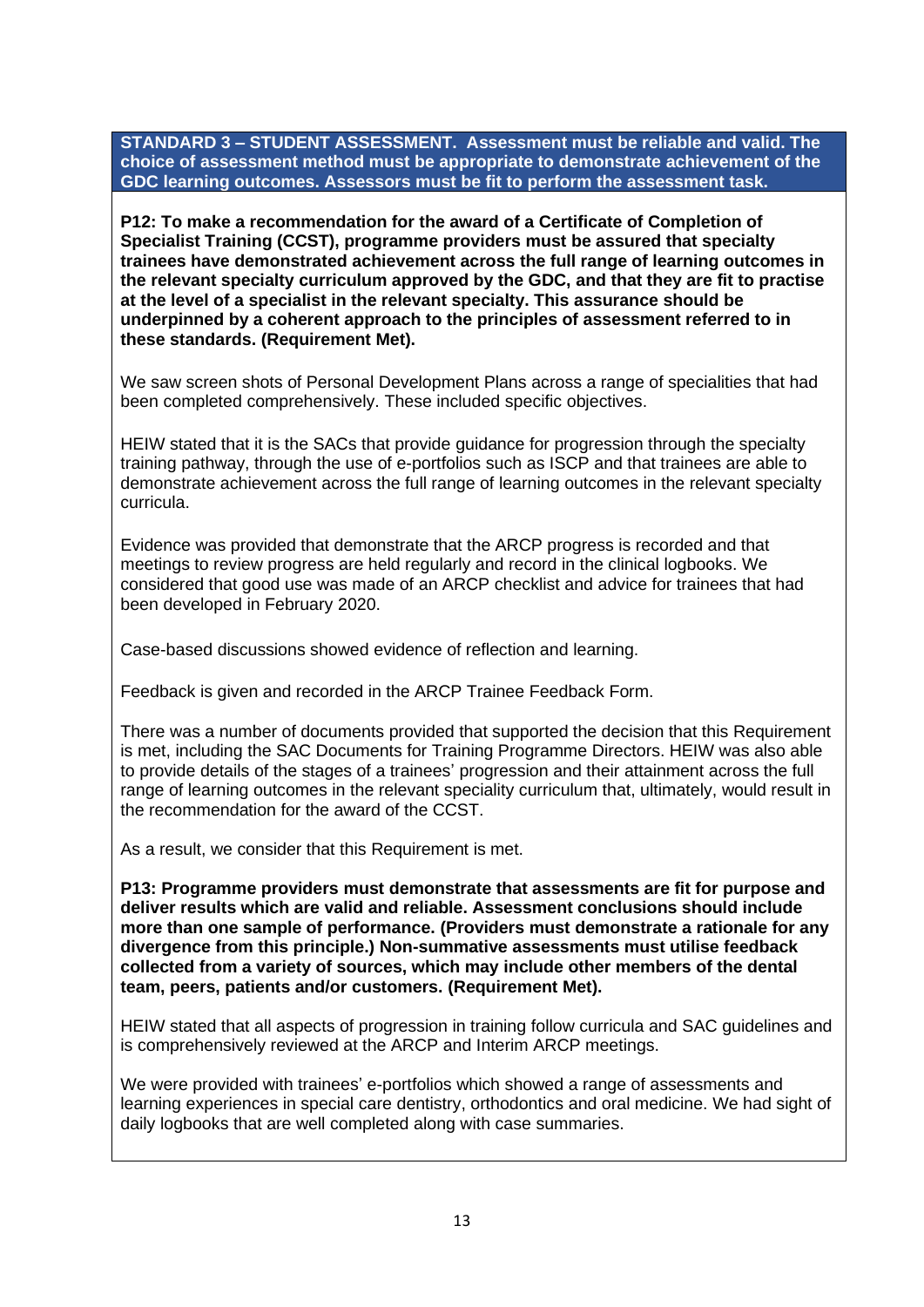We saw several comprehensive examples of ISCP Assessments, including Academic Progress Reports, case-based discussions, Clinical Evaluation Exercises and Direct Observation of Clinical Skills. The ISCP showed a number of encouraging components including how the ISCP is completed by both the trainer and the trainee, feedback is specific, and clearly relevant to the assessment taking place. Details such as setting, case complexity and the focus of the clinical encounter result in the assessments being clearly understandable and supports to chart the progression of the trainee clearly. Work based assessment reports demonstrated diversity and breadth of assessments.

It is noted particularly one example of a Clinical Evaluation Exercise on consent in Paediatric Dentistry and that was covered well and demonstrated the trainers understanding of consent and the importance of how this is applied.

Additionally, the Online Survey of StRs in Wales at the completion of training for 2018-2020 demonstrates that the trainees are having a very positive experience.

HEIW collate multisource feedback, annually for each trainee, and this is inclusive of feedback from the wider dental team as well as self-assessment. We noted that this didn't appear to include feedback from patients.

The SAC external feedback form states that the portfolios are well populated. There is a comment that the ST1-3 trainees need to complete their research tab. It would have been useful to see what process is in place to ensure trainees are aware of this.

We consider that this Requirement is met.

### **P14: Assessment must involve a range of methods appropriate to the learning outcomes and these should be in line with current and best practice and be routinely developed, refined, monitored and quality managed. (Requirement Met)**

The range of the assessments undertaken demonstrate that more than one sample of performance is used. HEIW provided that they use a range of methodologies that are undertaken across the full range of the curricula.

Trainee progression is recorded in the Learning Agreement of the ISCP and this allows the trainees development and progression to be tracked and reviewed, alongside the Personal Development Plan.

The Assessment of Audits, Clinical Based Discussions and the Clinical Evaluation exercises demonstrate that reflection and observation forms part of the assessment process and is monitored regularly. The Global Learning Agreement sets out what the trainee can expect in terms of objective setting, interim and final review with clear rationale given. As stated in Requirement 13, aspects of progression in training follow curricula and SAC guidelines and is comprehensively reviewed at the ARCP and Interim ARCP meetings.

We saw evidence of a wide range of trainee involvement in project work and public health.

Regarding audits undertaken by trainees, we saw one in particular relating to the quality of consultant supervision of orthodontic trainees.

We noted feedback from one of the trainees regarding a lack of research time demonstrated that changes were subsequently made and were now working well.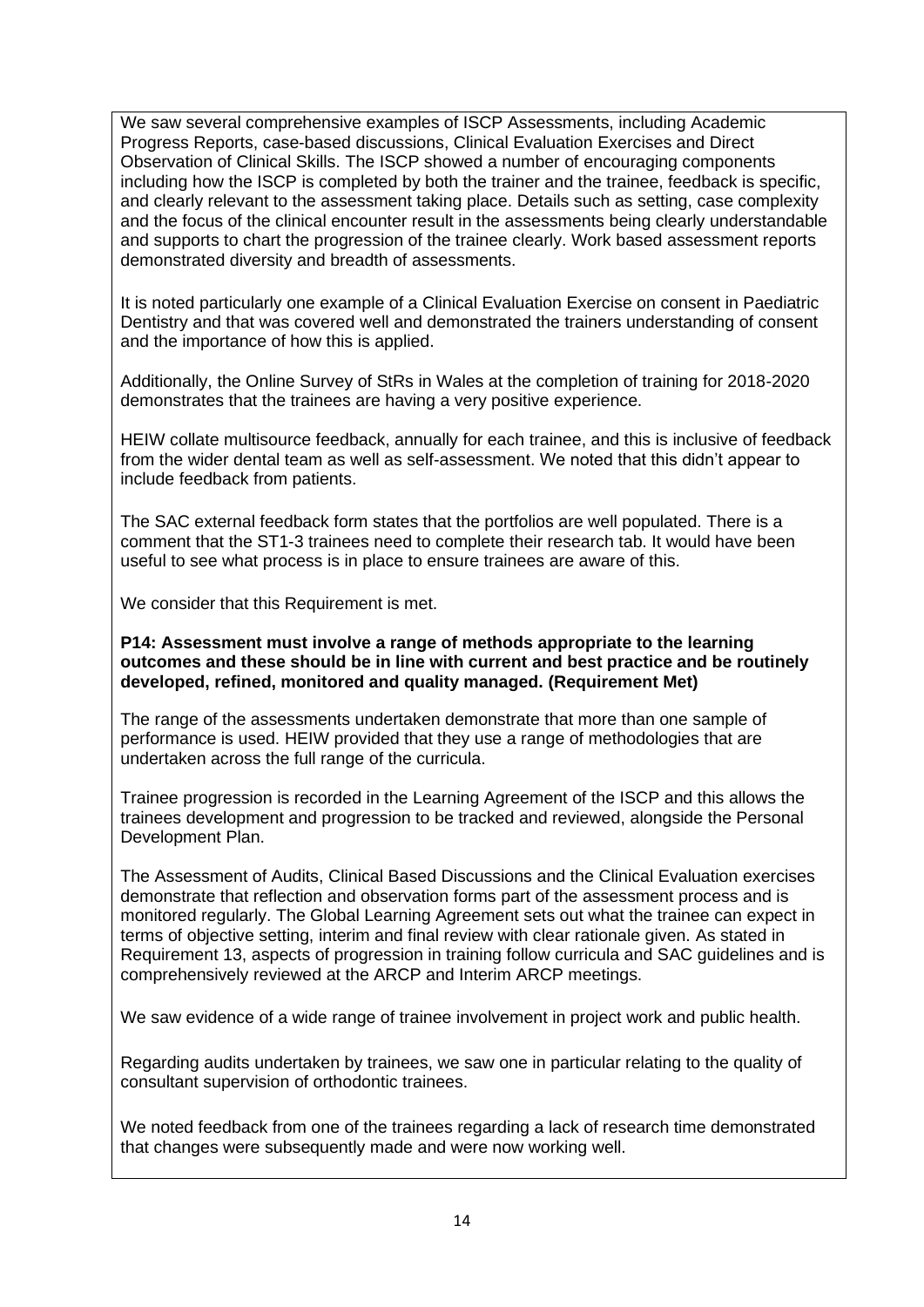We consider that this Requirement is met.

**P15: The programme provider must have in place management systems to plan, monitor and record the assessment of specialty trainees throughout the programme against each of the learning outcomes. (Requirement Met).**

HEIW submitted that each Speciality has specific learning objectives that are defined and recorded within the ISCP Global Objectives and Learning Agreements and provided good evidence of this happening. We saw evidence of regular discussions with the trainee by the Educational Supervisor take place and these are recorded, along with the student progression data.

There is a clear structure in place for review and monitoring of trainee assessment throughout the programme and this is informed by recording systems that are used. Learning outcomes are discussed and recorded with the trainee and objectives of up to a year are set. The Educational Supervisor then reviews these with the Training Programme Director and a SAC representative, prior to any ARCP meeting. The progression of the trainees is considered in their ARCP meetings and these are personalised. We noted that lay representatives commented that these are conducted fairly.

We consider that this Requirement is met.

**P16: Specialty trainees must have exposure to an appropriate breadth of patients/procedures and should undertake each activity relating to patient care on sufficient occasions to enable them to develop the skills and the level of competence to achieve the relevant GDC-approved learning outcomes. (Requirement Met).**

HEIW explained that each SAC provides recommendations on the number and types of cases that should be treated during the training period. The respective Training Programme Directors monitor these targets and trainees' performance and breadth of experience is reviewed at the ARCP meetings.

HEIW provided a comprehensive redacted logbook from a paediatric dentistry trainee which illustrates the range of patients, sedation and general anaesthetic treatments, diagnoses and treatments. We also saw a case summary for an Orthodontics trainee. These illustrate how trainees maintain their logbook with their clinical experience.

The logbook forms the basis for any gaps in clinical training to be identified by Educational Supervisors and consequently action plans put in place to address any shortfalls range, number and mix of cases.

A record of the overall procedures undertaken by each trainee throughout the current period and the overall training period is also identified on the summary pages of ISCP. There is also a dashboard in the ISCPs and there is a summary record that shows when the trainee meetings occur for objective setting, final meetings and the Appointed Educational Supervisor (AES) report. Clear outcomes are also identified.

We also saw evidence summaries generated on the ISCP ePortfolios. Again, these illustrate various procedures undertaken by trainees and details of learning agreements.

We had sight of various redacted screen shots of the ARCP outcomes for all HEIW specialty trainees who were either currently in training and who had received at least one ARCP or had completed training in the previous 12 months. These illustrated ARCP record periods, recommendations and trainee sign off comments.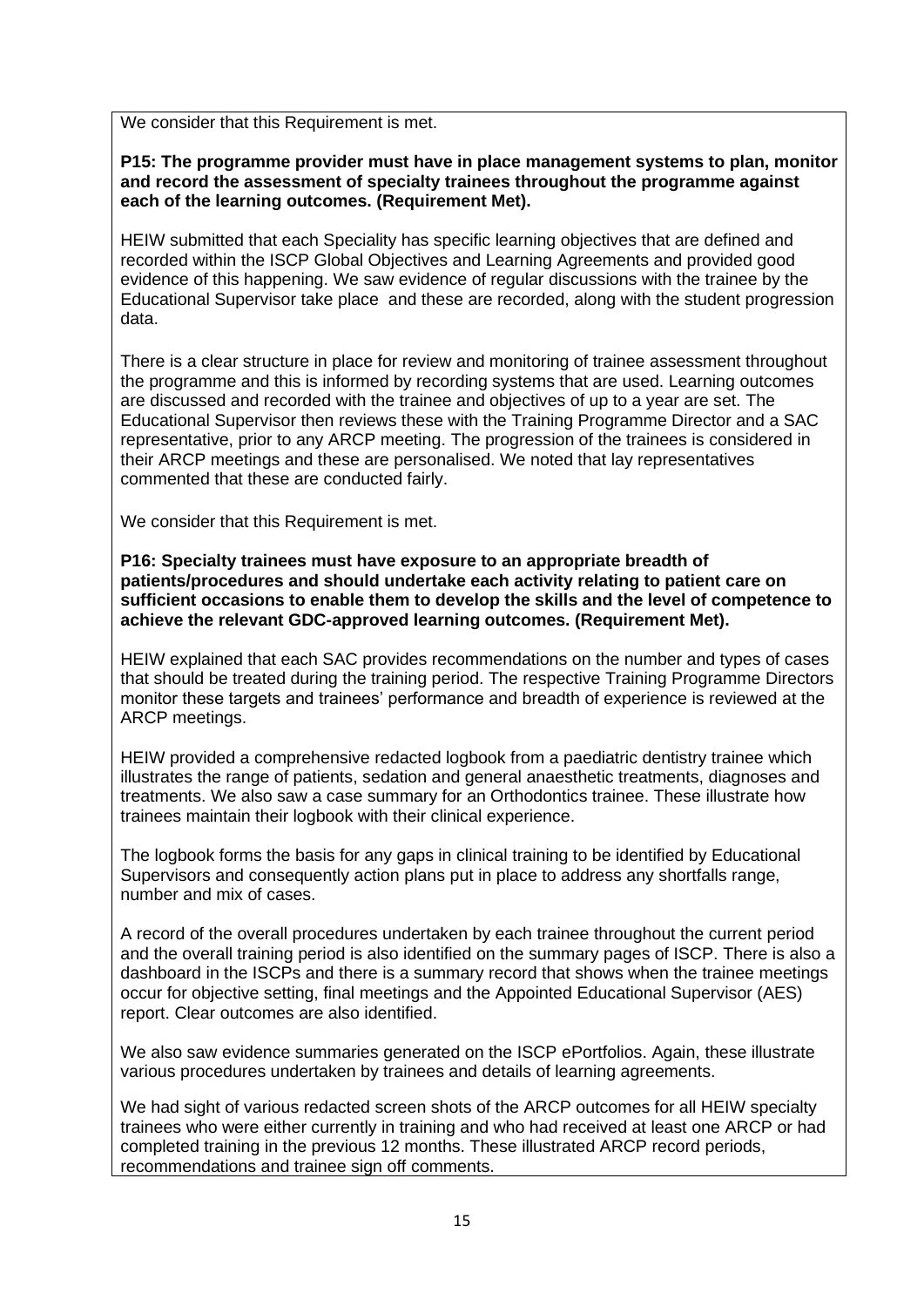Finally, we saw records of Direct Observation of Procedural Skills (DOPs) which again illustrated a good breadth of experience across the cohort.

The panel learnt of the procedure in place at HEIW should a trainee fall below the required standards. If a trainee fell below the required standard, remediation would be put in place with a recommendation from the ARCP panel, followed by a meeting including one of the ARCP panel members, the trainee and their Education Supervisor.

If a trainee had an area of deficiency that could be addressed before the next ARCP, they would be given recommendations to be discussed with their Educational Supervisor and an action plan put in place.

HEIW explained that only two trainees failed to achieve a recommendation for an award of a CCST in the last five years. We saw evidence on how such trainees were managed and informed of their right to appeal the outcome. This is discussed further at Requirement 20.

We consider that this Requirement is met.

#### **P17: The programme provider should support specialty trainees to improve their performance by providing regular feedback and by encouraging trainees to reflect on their clinical and professional practice. (Requirement Met).**

HEIW explain in their self-assessment that trainees meet regularly with their Education Supervisors to discuss their training and progression and support required.

Work based assessments (WBA) were presented in the form of case based discussions, clinical evaluation exercises and assessments of audit. These illustrate the trainee's feedback on the specific WBA following feedback from the assessor.

We saw a good range of Education Supervisor Action Plans, supported with personal development plans across the specialties. These include records of objectives being set, reviews of the action plans ahead of interim ARCP meetings and a final review of the action plans ahead of the final ACP meeting.

Trainees receive feedback from a variety of sources, including workplace-based assessments, multi-source feedback and patient satisfaction surveys. We saw a range of evidence of feedback from trainers to their trainees in various forms such as multi-source feedback forms and procedure-based assessments.

We saw evidence of redacted Paediatrics and Orthodontic case-based discussions and direct observation of procedural skills. Also provided were clinical evaluation exercises (and consent) for Orth, Paeds and SCD trainees. These all demonstrate supervisor feedback, trainee development needs and trainees' reflection.

We had sight of learning agreements for DPH, OM and Paediatrics trainees which also illustrate clinical supervisor feedback.

Academic progress reports for Orthodontics, DPH and OM trainees were also provided.

For DPH trainees, we saw Global Objectives with detailed feedback and objectives set for the trainee. These are also recorded via paper e-portfolio separately from the ISCP.

For OS, Orthodontics and Paediatrics trainees, we were provided with multi-source feedback forms which contained detailed feedback on trainees and supervisors' comments on this.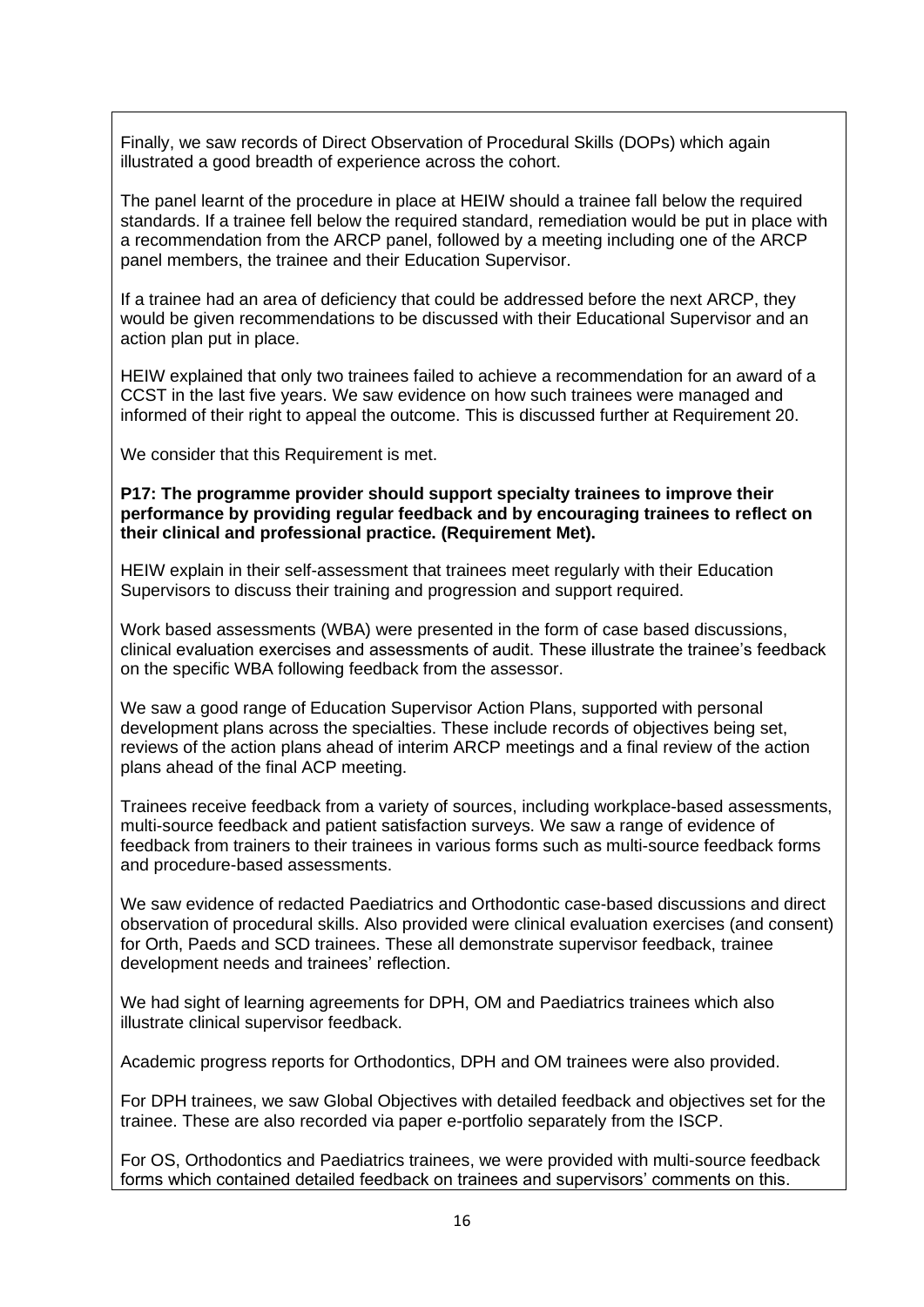Other feedback evidence included Observation of Teaching forms, Procedure Based assessments and a selection of other evidence concerning OS and Paediatrics trainees, also recorded on ISCP.

We considered that the personal development plans were well written and specific. Casebased discussions showed evidence of reflection and learning.

HEIW also described seminars that are arranged for all specialties for trainees. These are aimed at assisting the development of their clinical, theoretical and professional knowledge and practice. Reflection plays a vital role in this process. This was illustrated by the Education Programme for Resto trainees which details the consultant led assessment exercises and case-based presentations with the aim of facilitating discussions on their knowledge base and providing trainees with feedback for further learning.

At the end of their training period, trainees are encouraged to complete an anonymous questionnaire regarding their training. These are reviewed and discussed at respective STC meetings should any suggested amendments to the programme be highlighted. The online survey for Speciality training programmes responses clearly showed how much the programme is valued by the trainees and there are many positive comments.

We consider that this Requirement is met.

### **P18: Examiners/assessors must have appropriate skills, experience and training to undertake the task of assessment, including appropriate registration with a regulatory body. (Requirement Met).**

HEIW describe in their self-assessment that all specialty trainee assessors are consultants and specialist or community dental service senior dental officers. They have appropriate GDC registration and this is checked annually.

They have all undertaken 'Train the Trainer' courses. Many of them are specialty examiners in summative assessments for the Royal College of Surgeons of Edinburgh (RCSEd) and some for the Royal College of Physicians and Surgeons of Glasgow (RCPSGlas).

HEIW provided a summary document of all trainers and their job titles, qualifications, GDC Specialist List entries and Examinership Membership credentials.

We also saw the NHS Wales ESR eLearning user toolkit which lists a schedule of mandatory and statutory training for all staff and minimum frequency of this training.

HEIW explained that they host an annual study day for both training Programme Directors and Education Supervisors. This is to provide an update on aspects and delivery of the assessment processes. We saw the agenda for 2017, 2018 and 2019. Ahead of these study days, trainers are invited to identify areas that they consider they require development and training to fulfil their roles. Where possible these requests are accommodated either within that year's study day or failing that, included in the next training day.

We consider that this Requirement is met.

**P19: Programme provider must document external examiners/assessors reports on the extent to which examination and/or assessment processes are rigorous, set at the correct standard, ensure equity of treatment for specialty trainees and have been fairly conducted. (Requirement Met).**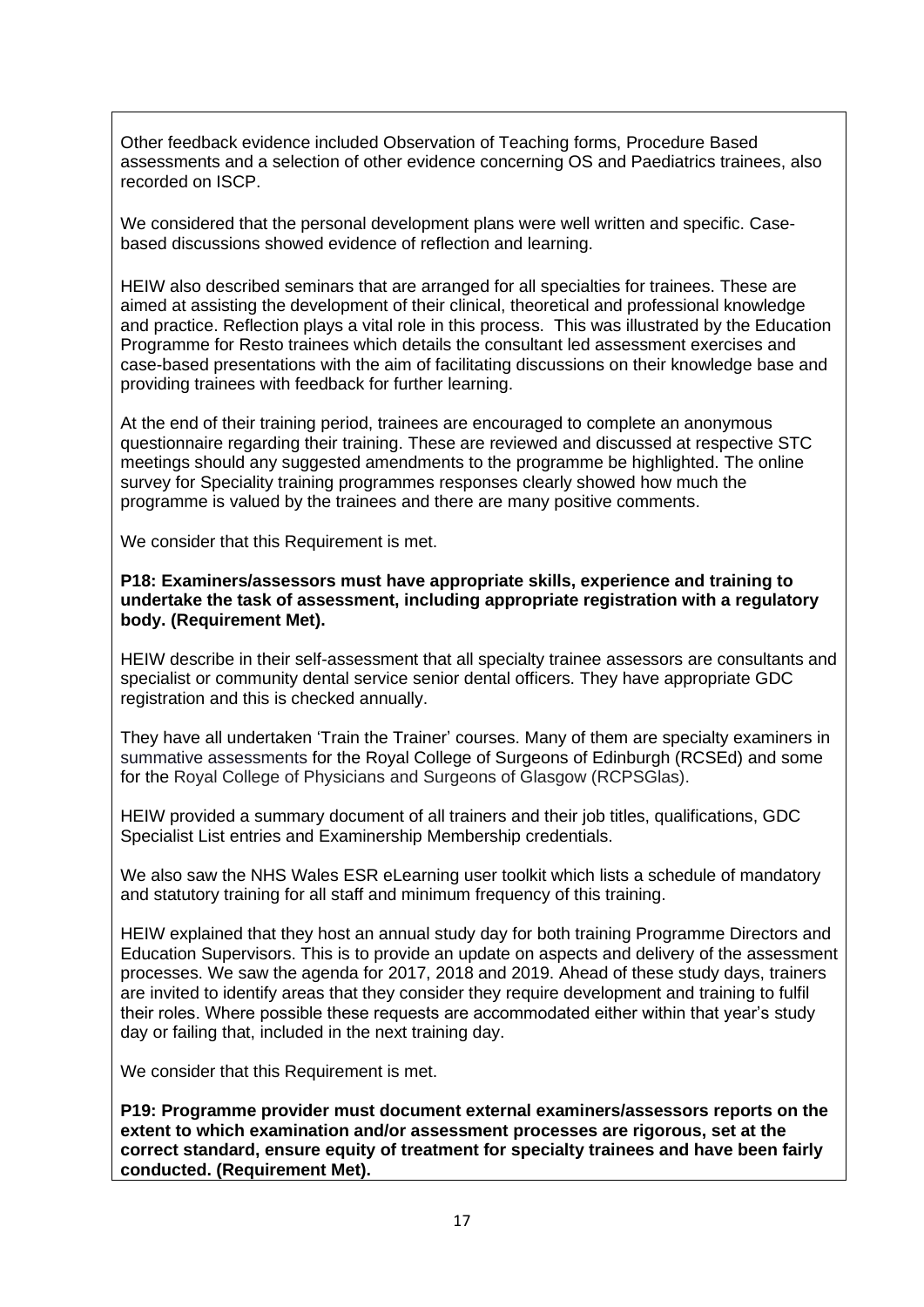In their self-assessment, HEIW explained that it receives the outcome of summative assessments/examinations undertaken by the specialty trainees. The outcome of these assessments is sent to the trainee and they input the information onto ISCP. The external bodies have their own governance processes independent from that of HEIW.

We learnt that in respect of the ARCP, there is extensive input from both an external SAC external assessor and a lay representative. We saw a variety of examples of completed feedback reports from both. HEIW explained that these have tended to be positive for all dental specialties and that to date no issues have been raised regarding the ARCP process by the SAC member requiring HEIW's attention.

We had access to trainee ARCP outcome forms on ISCP also which illustrate the assessment process and outcomes.

HEIW submitted information on the Master in Public Health (Document Exam 02-08) and Master of Science in Dentistry in Orthodontics (Document P01 ORT 05) postgraduate qualifications. Both of these are essential curricula requirements for trainees to be recommended for CCST in the respective specialties.

HEIW are not responsible for the calibration or standardisation of ARCPs as this is done by the relevant dental SAC. Prior to each ARCP, HEIW submits a request to RCSEng for an external SAC member for the respective specialty.

We consider that sufficient evidence was presented to demonstrate this Requirement is met.

**P20: Assessment must be fair and undertaken against clear criteria. The standard expected of specialty trainees in each area to be assessed must be clear and trainees and staff involved in assessment must be aware of this standard. A recognised standard setting process must be employed for assessments. Exceptions from this principle must be clearly justified. (Requirement Partly Met).**

The panel understood that the majority of the summative assessments for Specialty Trainees are undertaken on a multi-Royal College basis and are not solely undertaken at RCSEng. Tricollegiate (Edinburgh, England and Glasgow) Memberships examinations in Oral Surgery, Paediatric Dentistry and Special Care Dentistry are run by RCSEd and the Inter-collegiate Specialty Fellowship Examinations (ISFE – RCS Edinburgh, England, Glasgow & Ireland) for Dental Public Health, Oral Medicine and Restorative Dentistry are run by RCPSGlas.

The mono-specialties (Endodontics, Periodontics & Prosthodontics) and Orthodontics Membership examinations are run on a bi-collegiate (RCSEng and RCPSG) or single college (RCSEd) basis, with more candidates sitting the single college exam.

HEIW explained that they do not quality assure the various RCS summative examinations. As a result, the responsibility for ensuring assessments are fair and undertaken against clear criteria falls to various Royal Colleges.

However, all the trainers play an essential part in preparing the trainees for these examinations and are clear on the standard expected of them before assessment.

The Dental Postgraduate Section of HEIW provides quarterly reports on quality measures for the HEIW board which are published in the Annual Report.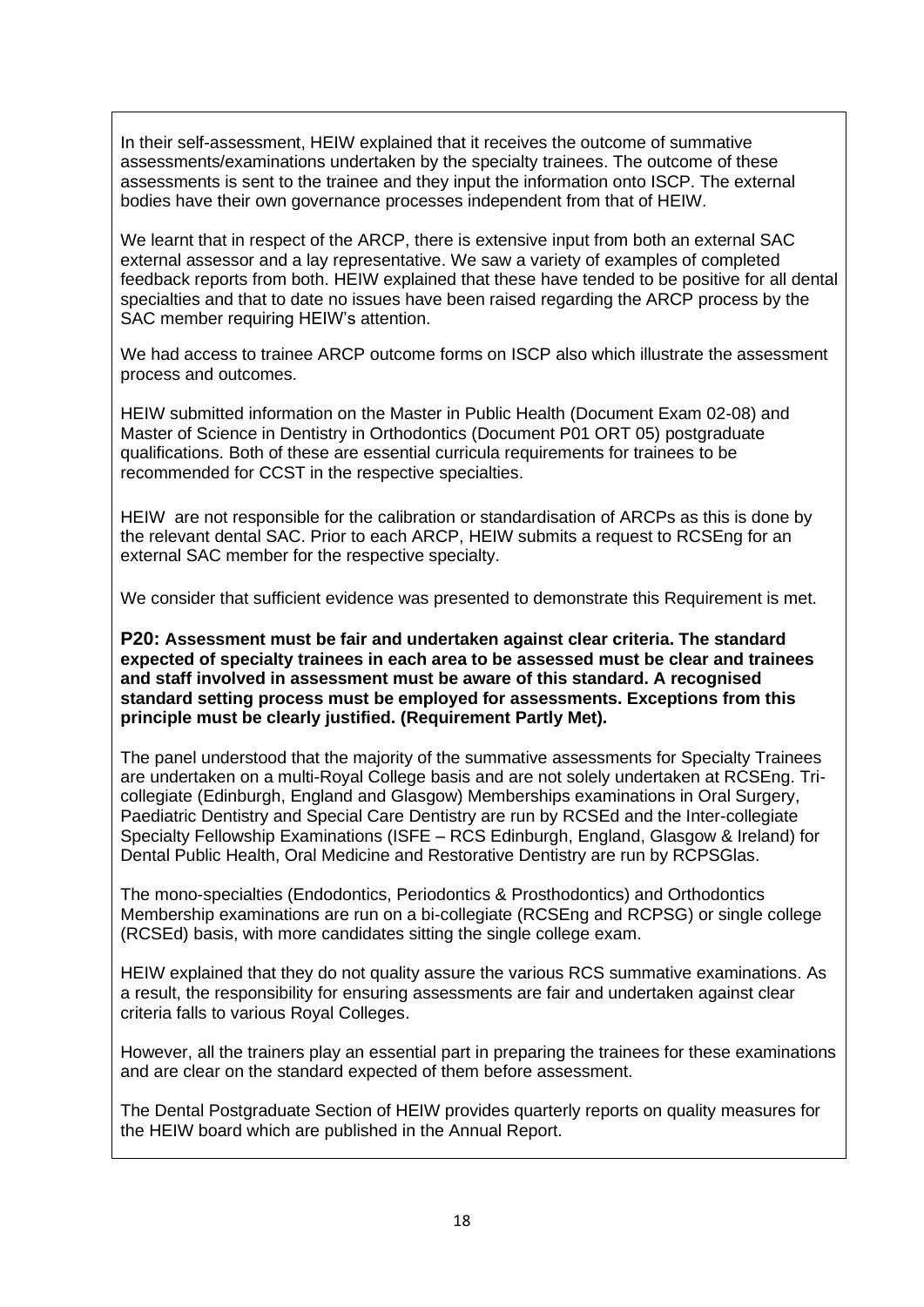HEIW explained that managing bias forms part of mandatory training under Equality, Diversity and Inclusion training and recorded on staff records.

The lay representatives on ARCP panels are content with the processes undertaken and there are no adverse comments in their reports. In fact, the comments are supportive, noting that the impact of the pandemic on experience for the trainees has been taken into account in an appropriate manner. They also note that the approach used in the ARCP panels is consistent.

Regarding standard setting, HEIW informed us that that all consultant and specialist trainers attend Training the Trainers' course and is recorded on staff records. However, we did not have any further details as to what types of exercises or activities are carried out in order to do this. The Dental quality report has been submitted, which is complimentary and summarises the actions the team has taken to maintain quality. This report highlights the 'Developing Dental Educators' course. It would have been useful to see more evidence of this course.

There is extensive evidence of lay representative involvement in the programme and an obvious commitment to them being present to provide objectivity to the whole process. The lay handbook is useful and states the aims and process.

HEIW submitted evidence which explains how standard setting and calibration is achieved through several methods:

- 'Training the Trainers' course that all consultant and specialist trainers attend and is recorded on staff ESRs
- skills, experience and training to undertake assessment as demonstrated by trainers' qualifications and experience of examining
- guidance from relevant SACs on the areas of the curriculum that should be examined through workplace based assessments.

HEIW clearly explained the process for managing failing trainees who would be awarded an appropriate ARCP grade. If an area of deficiency is identified that can be addressed ahead of the next ARCP, recommendations would be entered onto their ISCP portfolio for discussion with their Educational Supervisor and an action plan to be agreed.

HEIW also clearly explained the appeals process and the circumstances in which this can be invoked by a trainee and the formal process.

We consider this Requirement to be partly met.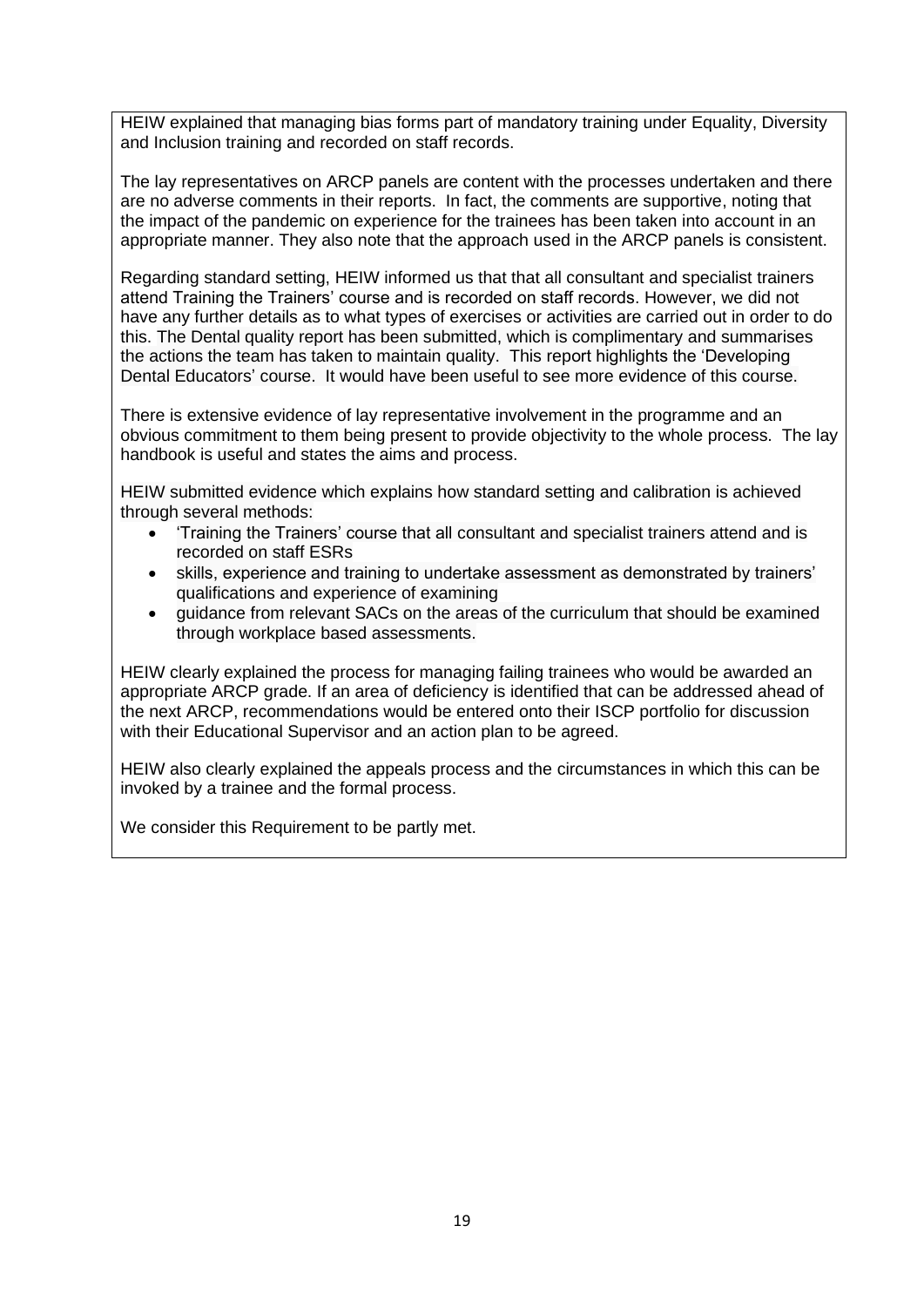# **Summary of Actions for HEIW**

| Req.<br>number  | Actions by: End of Q2 of 2022                                                                                                                                                                                                           | <b>Observations &amp; response from HEIW</b>                                                                                                                                                                                                                                                                                                                                                                                                                                            |
|-----------------|-----------------------------------------------------------------------------------------------------------------------------------------------------------------------------------------------------------------------------------------|-----------------------------------------------------------------------------------------------------------------------------------------------------------------------------------------------------------------------------------------------------------------------------------------------------------------------------------------------------------------------------------------------------------------------------------------------------------------------------------------|
| P <sub>6</sub>  | 1) HEIW should review the 'Presentation on Duty of<br>Candour' presentation to ensure it is up to date and refers<br>to GDC guidance 'Professional duty of candour' document<br>from 2016 and is relevant to dental specialty trainees. | This is a generic presentation by NHS Wales Shared Services<br>Partnership relevant to all areas of health professionals in Wales. As<br>outlined in HEIW's submission this presentation is due to be updated<br>to comply with the Welsh Government Bill 2019 of a 'Candour<br>Procedure'.                                                                                                                                                                                             |
|                 |                                                                                                                                                                                                                                         | HEIW Dental Postgraduate Deanery will input to the updated<br>presentation ensuring reference is made to the GDC guidance and<br>separately circulate the GDC document 'Being open and honest with<br>patients when something goes wrong' [The professional duty of<br>candour] – 01 July 2016 to all dental trainees.                                                                                                                                                                  |
| P <sub>20</sub> | 2) HEIW should provide evidence of standard setting and<br>calibration exercises taking place.                                                                                                                                          | Standard setting and calibration exercises will be discussed further at<br>each Standing Training Committee meetings and appropriate training<br>implemented that can be evidenced. Such training would be recorded<br>via the MARS (Medical Appraisal Revalidation System - for staff<br>employed in the Hospital Dental Service) or DAS (Dental Appraisal<br>System for staff in Community Dental Service) process rather than<br>ESR as such training is not statutory or mandatory. |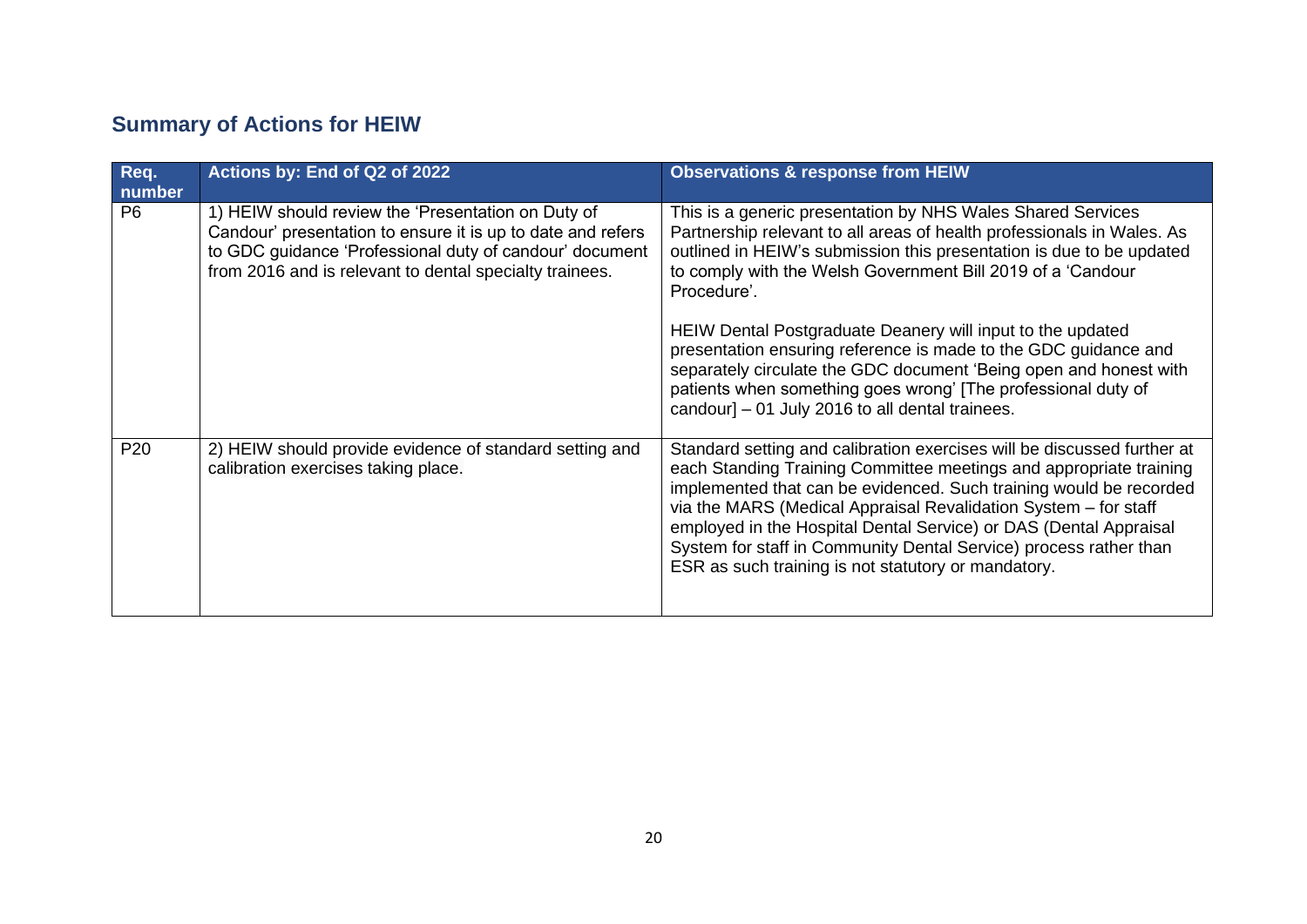### **Observations from the Authority on content of report**

General comments on content of report

- 1. HEIW welcomes the opportunity this self-assessment has presented for HEIW to benchmark itself against the GDC Standards in Dental Speciality training. The comprehensive report has confirmed many areas of good practice and identified areas for further work by HEIW. HEIW will seek to improve in these areas.
- 2. The process was time consuming and resource intensive. More clarity regarding the information required at the outset that would demonstrate the evidence required to meet the standards would have been helpful. Whilst there were meetings between HEIW and the GDC, one before and one during the process, to clarify requirements some confusion still existed. Much of the additional evidence that was requested in June 2021 could have been provided initially if the regulator had more fully explained their requirements.
- 3. HEIW feel at times that a full understanding of certain aspects of postgraduate training was not appreciated. Particularly the use of the Dental Gold Guide; the use of ISCP and its constraints; and aspects of the ARCP process. HEIW believe it would have been beneficial for the GDC Educational Associates to have spent time discussing this with senior members of HEIW involved in the Specialty process, and perhaps observation of a ARCP with appropriate GDPR considerations. This would also have allowed additional dialogue in providing the evidence that the GDC were seeking.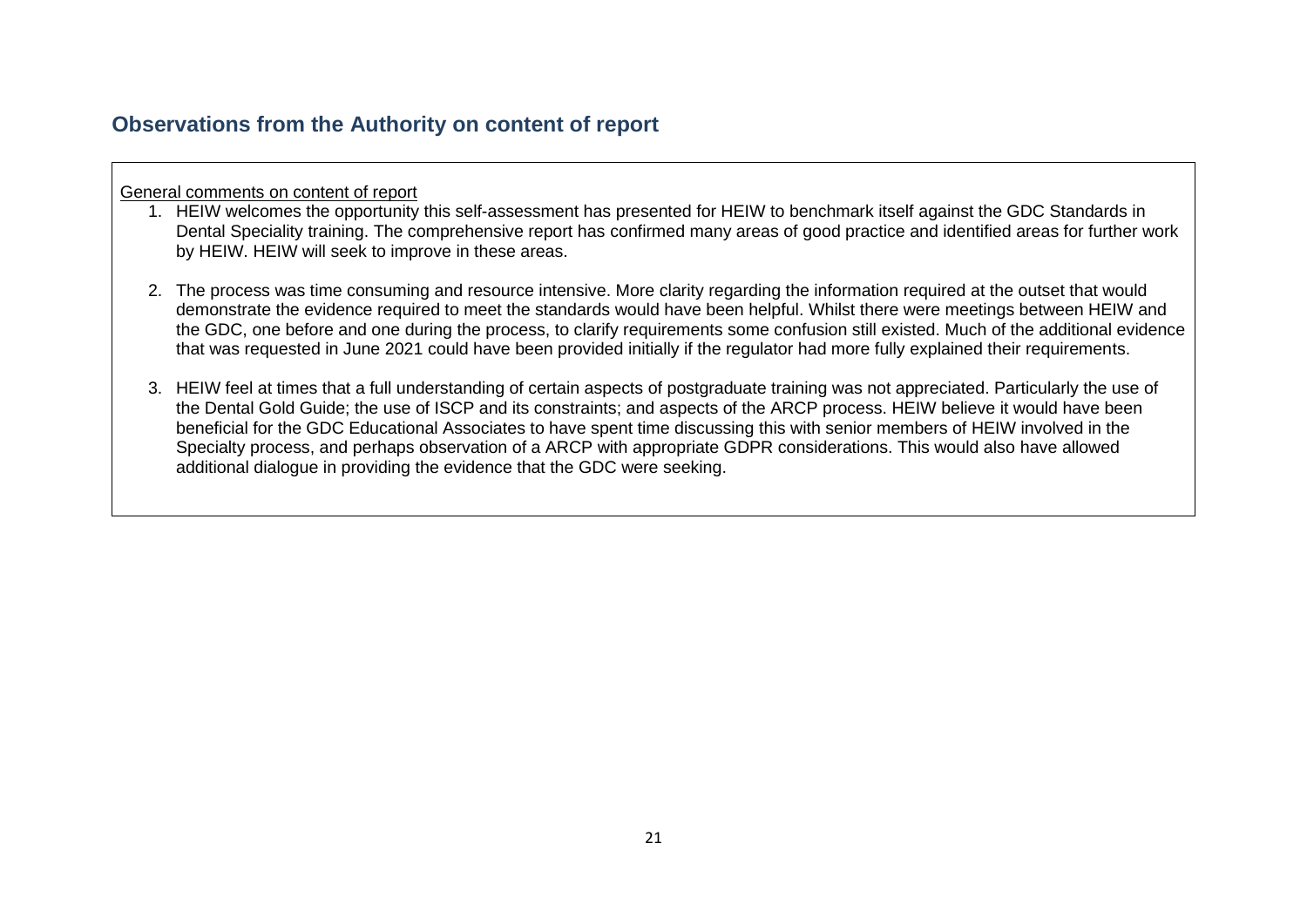### **Annex 1: Education Quality assurance process and purpose of activity**

- 1. As part of its duty to protect patients and promote high standards within the professions it regulates, the General Dental Council's (GDC) Strategic Review of Education (2008) recommended that the Council should actively quality assure all training and awards which lead to entry to all GDC registers and listings (Dentist, Dental Care Professionals (DCP) and Specialist).
- 2. The aim of this quality assurance activity is to ensure that dentist registrants, at the point of inclusion upon one of the GDC's specialist lists, have demonstrated, on completion of their training, that they have met the outcomes required for specialist listing on the dentists register with the GDC. This will underpin and add value to the GDC's responsibility in issuing a Certificate of Completion of Specialist Training (CCST) as part of the listing process.
- 3. Consideration and development of our quality assurance processes therefore apply to training programmes in all 13 current specialties. Whilst our statutory responsibilities (see section 17 below) focus on orthodontics and oral surgery we do not currently possess an evidence base, drawing upon public protection arguments to differentiate between the specialties in quality assurance activity.

### *Specialty training*

- 4. The primary route by which specialists join the Specialist lists, and the route upon which the GDC focusses its quality assurance activity, is successful completion of a national training programme in the individual UK specialties, where training is based upon a GDC-approved curriculum<sup>1</sup>, overseen by the regional postgraduate deaneries/LETBs, and where the trainee also passes the relevant RCSEng examination.
- 5. Following these successes, the trainee is recommended for entry to the GDC Specialist Lists by award of a Certificate of Completion of Specialist Training (CCST). The postgraduate deanery/LETB recommend the award and the GDC awards the CCST.
- 6. Training in the dental specialties under the route described above is, typically, a threeyear full-time hospital-based programme. This can involve trainees receiving training in a variety of hospital settings and other clinical environments. This form of delivery, together with the provision of exit examinations by a further Authority has required changes to the GDC's model of pre-registration QA inspection which is typically based on a single training centre under the auspices of a university or other educational body.

### *The GDC's powers*

- 7. The GDC's powers in relation to specialist education and training differ from its powers for pre-registration training:
- 8. The Dentist Act 1984 (the Act) restricts our ability to require training Authority to provide information to those with Dental Authority (DA) Status. Of postgraduate Authorities, the RCSEng possess dental authority status as do universities undertaking postgraduate or specialist dental training. We can request information from other postgraduate training Authorities such as postgraduate deaneries/LETBs who do not hold such status in connection with section 1(2)(a) of the Act.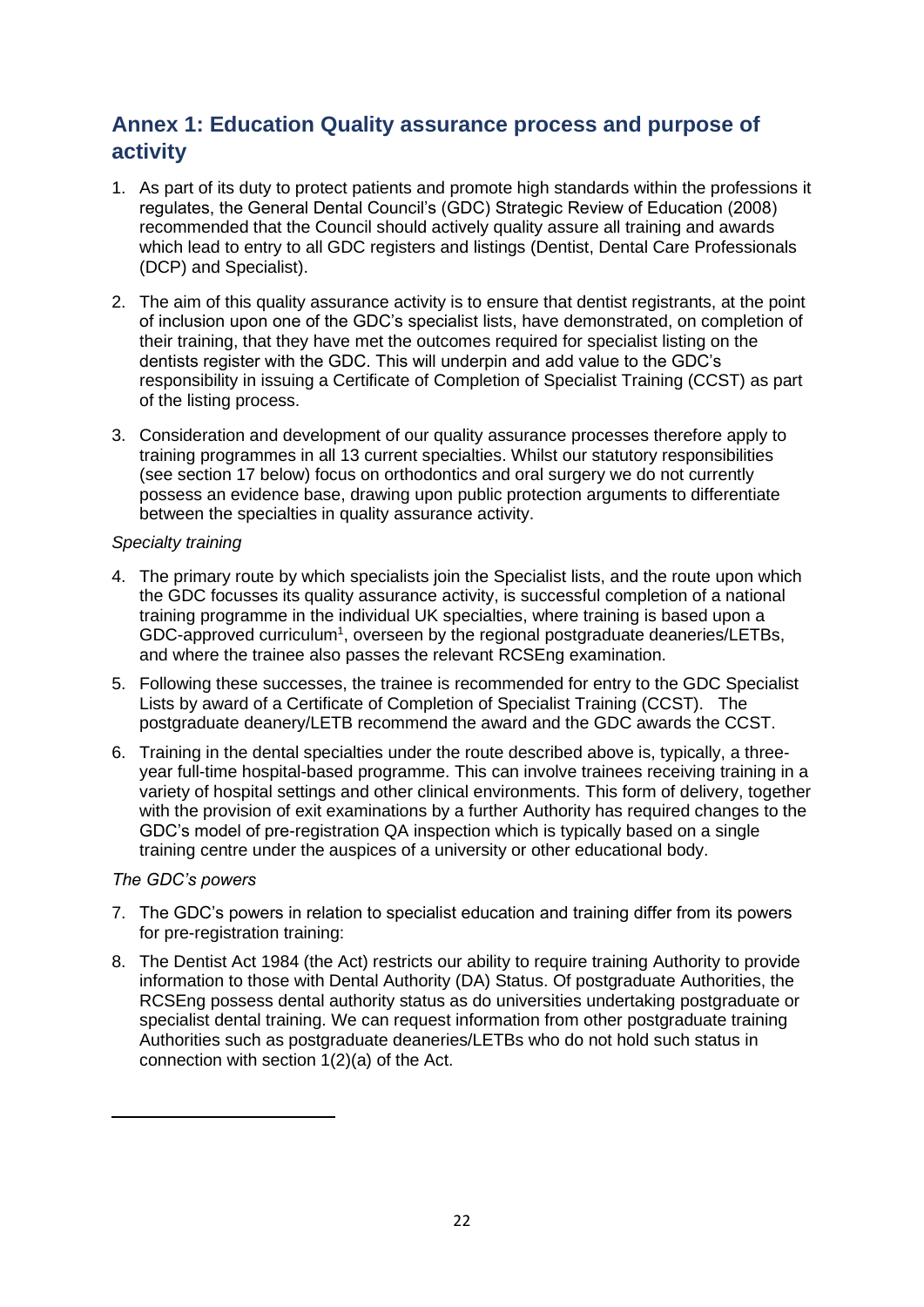- 9. We have powers under Section 9 of the Act to appoint visitors to inspect programmes and examinations of both undergraduate and postgraduate/specialist programmes. However, the concept of "sufficiency" applies only to DAs and there is no formal mechanism to approve or withdraw approval from postgraduate/specialist training Authorities who do not possess such status.
- 10. The Specialist List Regulations provide us with powers to determine who is eligible to ioin the lists.
- 11. The GDC is, in relation to specialist dental qualifications in orthodontics and oral surgery, the competent authority in the United Kingdom for the purposes of the Recognition Directive and the Dental Training Directive. The Council has a statutory duty to supervise training in these two specialties.
- 12. We have taken legal advice and have established that our statutory duty to supervise training in orthodontics and oral surgery can support quality assurance activity across the 13 specialties.

### **Annex 2: The EQA Process**

13. The quality assurance activity focuses on three Standards for programme Authorities, with a total of 20 underlying requirements. These are contained in the document *Standards for Specialty Education* (current iteration published 2019 and available [here\)](https://www.gdc-uk.org/professionals/specialist-lists).

### *General Principles*

- 14. Our historic consultation and stakeholder engagement on the Standards signalled the GDC's expectations in relation to specialty education. Publishing the first iteration of Standards for Specialty Education in 2015 was seen to send a clear message to the sector about the quality the GDC expects in order to protect patients and the public.
- 15. In addition to publishing the GDC standards, we recognised that the UK Committee of Postgraduate Dental Deans and Directors (COPDEND) already publishes a quality management tool in the form of *The Gold Guide.* We also recognised that specialty trainees are in the main already GDC registrants; and that we needed to be sensitive to the fact that specialty training (where it takes place in Local Health Boards or NHS Trusts and roles) operates in an already highly regulated environment.
- 16. We have been mindful that that our regulatory approach, both in its piloting and in its current operational introduction, must not introduce disproportionate or unnecessary burdens on Authorities.
- 17. The second iteration of Standards for Dental Education, referenced above, maintains this proportionate approach whilst also containing two major developments:
	- a. Separating the Standards so there are discrete requirements for programme and examination Authorities.
	- b. Introducing an overarching requirement to provide evidence (of the Authority's choosing) to support their self-assessment.

### *Collection of evidence*

- 18. Therefore, the process remains based upon moderated self-assessment and includes:
	- a. a data set that profiles specialty trainees and scrutinises key data including information about the trainees' progression rate through programmes and exit examinations.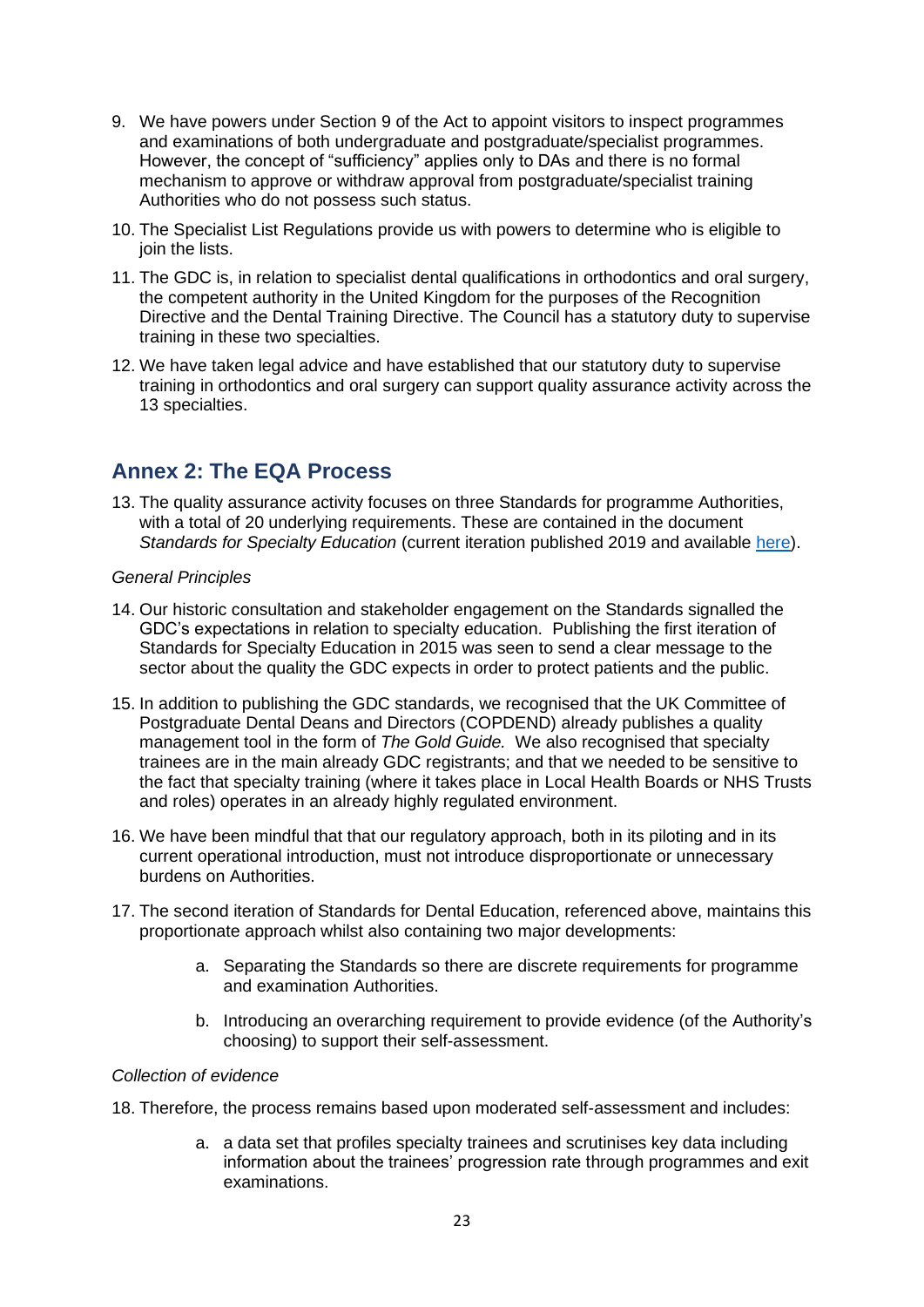- b. a self-assessment questionnaire giving Authority the opportunity to indicate their performance in the context of the Standards and requirements.
- c. the requirement to provide illustrative and supporting evidence to support the contents of the completed self-assessment questionnaire.
- 19. The following descriptors are employed as a means of reference for establishing a programme Authority's compliance with the individual requirements.

#### A Requirement is **Met** if:

There is sufficient appropriate evidence derived from the pilot process. This evidence provides the GDC with broad confidence that the programme Authority demonstrates compliance with the requirement. The Authority's narrative and documentary evidence are robust, consistent and not contradictory. There may be minor deficiencies in the evidence supplied but these are likely to be inconsequential."

#### A Requirement is **Partly Met** if:

Evidence derived from the pilot process is either incomplete or lacks detail and, as such, fails to convince the GDC that the programme Authority fully demonstrates compliance with the requirement. There may be contradictory information in the evidence provided.

There is, however, some evidence of compliance and it is likely that either (a) the appropriate evidence can be supplied in a short time frame, or, (b) any deficiencies identified can be addressed and evidenced in follow-up processes.

#### A Requirement is **Not Met** if:

The Authority cannot provide evidence to demonstrate compliance with a requirement or the narrative and evidence provided are not convincing.

The evidence is inconsistent and/or incompatible with other findings. The deficiencies identified are such as to give rise to concern and will require an action plan from the programme Authority.

#### **Other**

Use of this descriptor is exceptional and will usually be applied if the Authority's narrative and evidence would be considered **Partly Met** but it appears to the GDC that evidence and/or indications across the breadth of the submission mean that during the observations period of the EQA process this requirement can be **Met**.

- 20. The significance of not demonstrating compliance with a requirement will depend upon the compliance of the programme Authority across the range of requirements and any possible implications for public protection.
- 21. Outcomes from the pilot specialty EQA exercise typically fell into two categories of follow-up action:
	- a. Where requirements were not fully met, the need for follow-up action (either submission of further evidence or clarification of self-assessment) that could normally be addressed by annual monitoring/updates.
	- b. Joint action between the Authority and the GDC to capture good practice (where requirements were met) to further inform the evidence prompts within